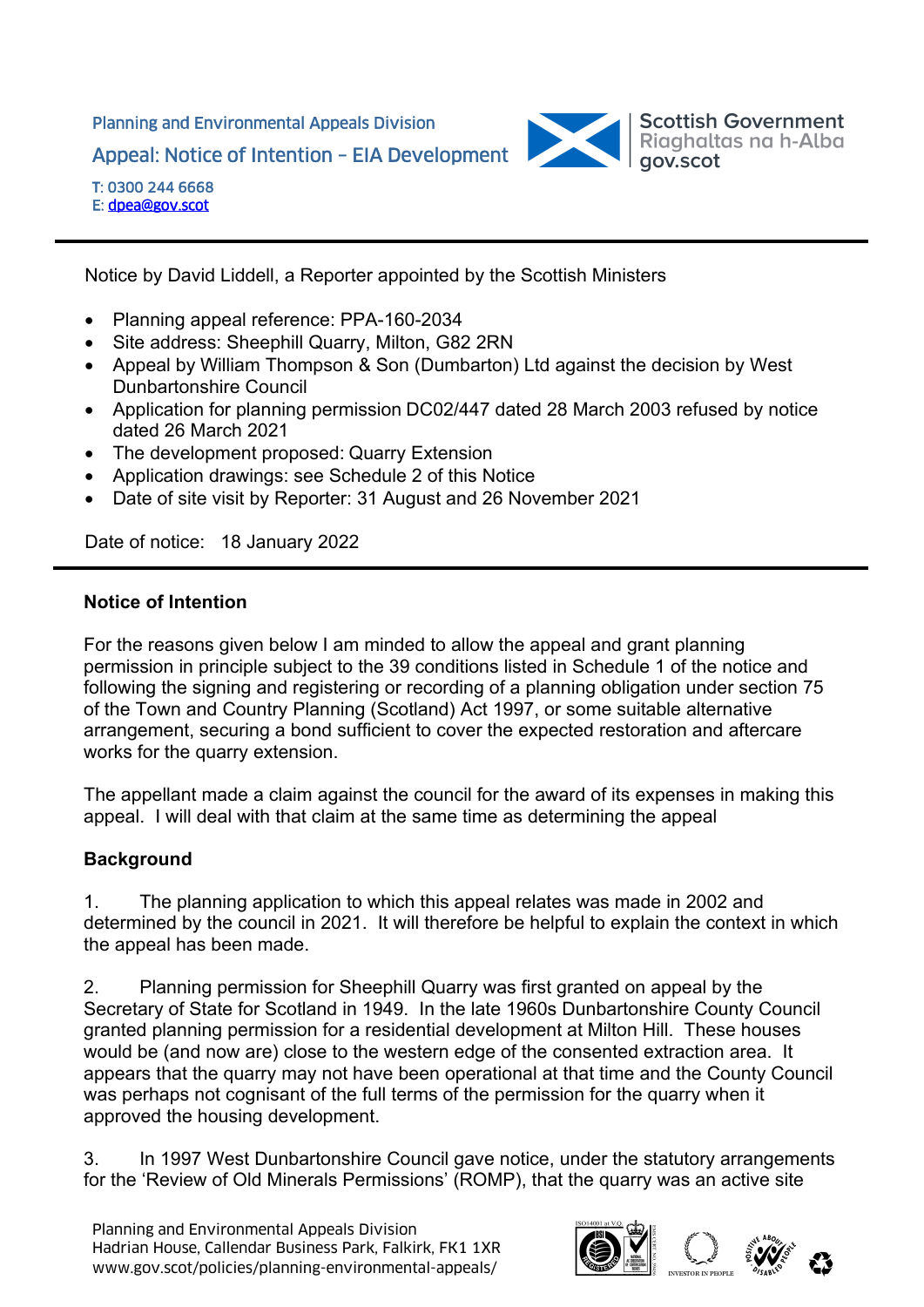and an application must be made to provide for new planning conditions for the quarry. Around this time the close proximity between the houses at Milton Hill and the edge of the consented extraction area became apparent.

4. It seems that the quarry operator and council officers then discussed how to resolve the potential conflict between extraction at the quarry and housing in close proximity. It was proposed that the quarry operator would forego its rights to extract the westernmost part of the quarry (the part closest to the houses at Milton Hill – 'the excambion area') in return for a proposal to extend the quarry to the northwest – the extension area which is the subject of this appeal. Not working the excambion area would preserve a distance of about 150 metres between the quarry workings and the houses at Milton Hill. Therefore there were two concurrent planning applications – one for the ROMP (where council officials recommended a condition preventing extraction in the excambion area) and one for the proposed quarry extension.

5. Councillors had been minded, in 2005, to approve both applications subject to a planning agreement to ensure restoration of the land in the extension area following extraction. However it seems that the applicant could not obtain all the necessary consents for the agreement, so it could not be entered into. Both applications remained dormant until, in 2019, the land ownership issues seem to have been resolved.

6. Given the long hiatus between the council's initial consideration of the applications and their resurrection in 2019, the council re-notified the neighbouring properties of the applications in 2020. A number of letters of representation were made in respect of the applications. Both applications then went back to the planning committee and then to a full meeting of the council in 2021. The council approved the updated ROMP conditions (one of which precludes extraction in the excambion area) but refused the application for extraction in the extension area. The current appeal is against that refusal.

7. An EIA Report (as we would now call it) was submitted with the 2003 application. This addressed the environmental effects of operating the quarry on the working assumption that the proposed extension area would be worked instead of the excambion area. Prior to the applications being determined in 2021 updated environmental information had been provided on ecological effects (2021) and effects from noise and vibration (2020).

8. The Town and Country Planning (Environmental Impact Assessment) (Scotland) Regulations 2011 were replaced with new EIA regulations in 2017. However because of the date the original application was made the statutory position is that it is the 2011 Regulations, as they applied on the day before the 2017 Regulations came into force, which have force for this appeal. As an extension to a quarry, Schedule 2 of the 2011 Regulations identifies the appeal development as EIA development.

9. Following my initial review of the evidence before me and immediately after my accompanied site inspection, on 1 September 2021 I issued a request for further evidence on a number of matters. All of those who had made representations to the council in 2020 and who had, by 1 September 2021, made representations to DPEA following the appeal were included in that request.

10. As part of that exercise, I asked the appellant to clarify which environmental effects, if any, the EIA Report identifies as significant. I also asked the appellant to update the landscape and visual assessment in the EIA Report, including visualisations and other

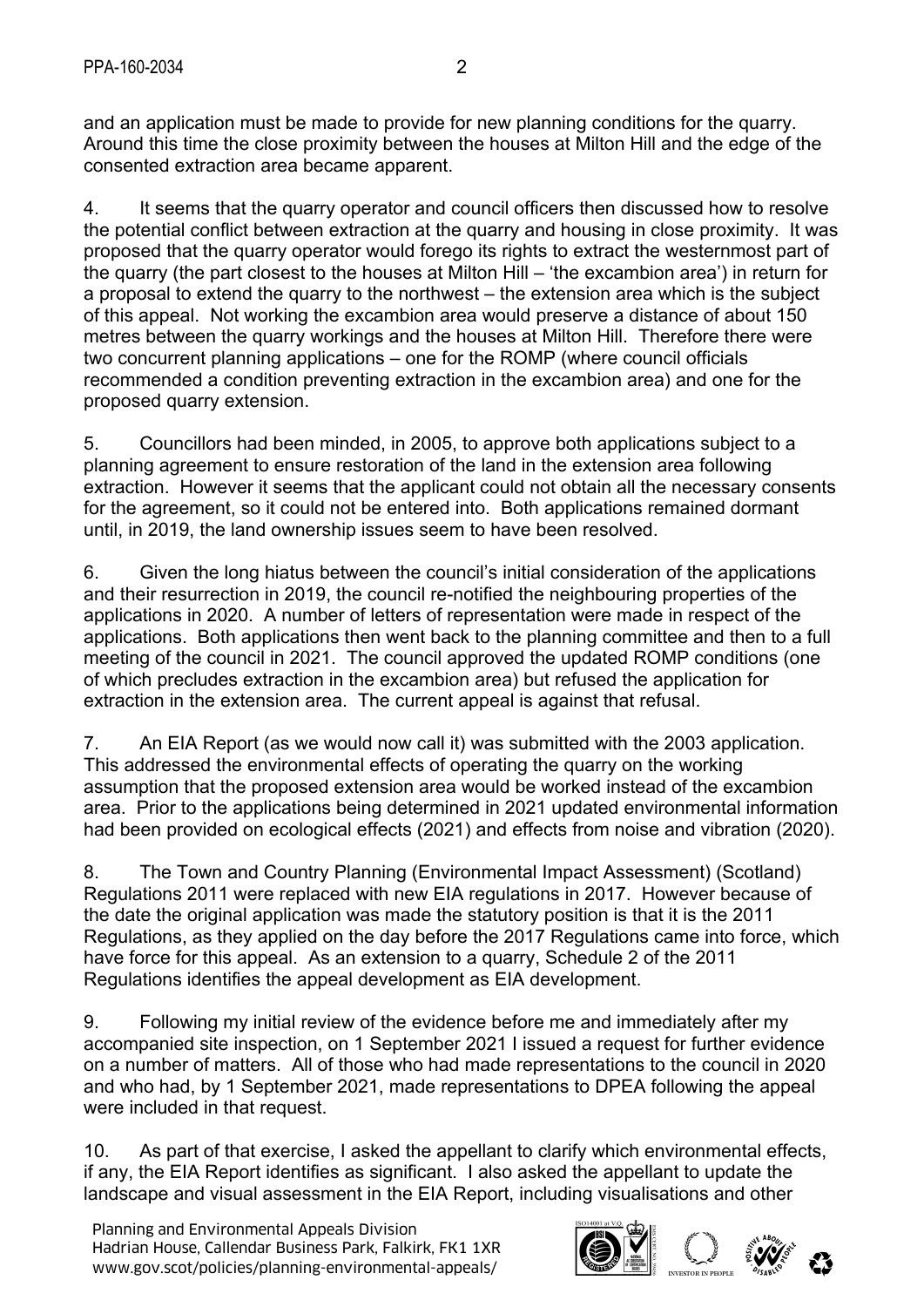supporting information in line with currently available technology and good practice. That additional information was subject to publication, consultation and neighbour notification in accordance with the requirements of the 2011 Regulations. Since updated assessments had recently been submitted on ecological effects and on effects from noise and vibration, I did not ask for further updates in relation to these matters.

11. I am required to examine the environmental information, reach a reasoned conclusion on the significant environmental effects of the proposed development and integrate that conclusion into my final decision. In that respect I have taken the following into account:

- the EIA report submitted to the council on 21 March 2003;
- the additional information submitted to the council in 2021 on ecological effects and in 2020 on effects from noise and vibration;
- consultation responses from internal and statutory consultees made to the council in 2019 and 2020;
- representations from members of the public made to the council in 2020 and to DPEA following the appeal;
- the response to my 1 September 2021 request for further evidence;
- responses to my subsequent request for further evidence in relation to noise effects; and
- the additional information on landscape and visual effects provided by the appellant at my request, and the subsequent comments on this information following its publication and notification to neighbours of the site.

# **Reasoning**

12. I am required to determine this appeal in accordance with the development plan, unless material considerations indicate otherwise. The development plan comprises the Glasgow and Clyde Valley Strategic Development Plan and the West Dunbartonshire Local Plan 2010. I have not been directed to any provisions of the Strategic Development Plan as having a significant bearing on the appeal.

13. The council had, following its examination, proposed to adopt a replacement local development plan in 2016 but ultimately chose not to do so for reasons which are not relevant to this appeal. The council has a new 2020 proposed local development plan, modified after its examination. The council intends to adopt the 2020 plan but the Scottish Ministers have directed it not to do so until certain changes (again unconnected to the appeal proposal) are made to it.

14. In my view the modified 2020 plan, having been found to be suitable for adoption insofar as it relates to the appeal proposal, can be treated as an important material consideration and as representing the council's most recent policy position. Having never been adopted and now, in effect, replaced by the 2020 plan by having reached an equivalent stage, I see little justification for paying regard to the policies of the 2016 plan.

15. Sheephill Quarry lies to the east and northeast of the village of Milton. It is accessed from the Dunglass Roundabout on the A82 trunk road, which lies to the south. There is a large quarry void, but much of the area which would be extracted under the 1949 consent is yet to be worked. This includes most of Sheep Hill itself, which is to the southeast of the

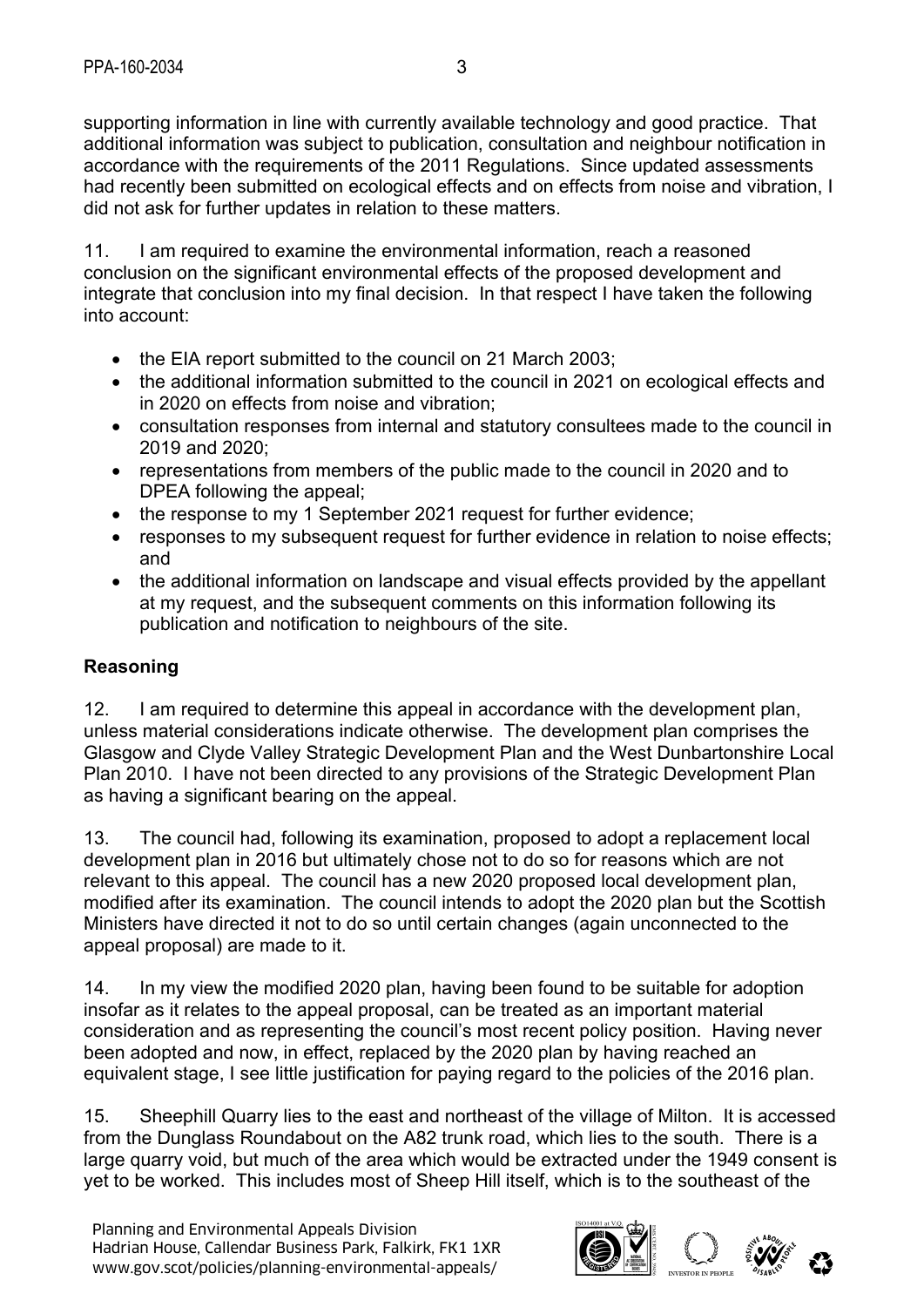current void. Auchentorlie Wood lies to the south of the quarry, between it and the A82. The excambion area covers the northwestern corner of Auchentorlie Wood, with the houses at Milton Hill lying immediately to the southwest and downhill of this area.

16. Greenland Farm (in the same ownership as the quarry) lies to the northeast of the quarry. To the northwest of the quarry void is the proposed extension area. The access track to Greenland Farm, a core path, runs along the northern part of the appeal site. The track continues westwards, downhill to join Milton Brae where the houses of most of the objectors to the appeal are located.

17. The excambion area is 2.33 hectares in size of which, says the appellant, an area of 1.76 hectares would be extracted if it were to be worked. The size of the extension area is 1.53 hectares with a proposed extraction area of 1.07 hectares. The appellant advises that, although less rock could be won from the extension than from the excambion, it would facilitate the removal of more rock from the main quarry area. Overall, if there was to be a 'swap' the net effect would be that an extra 0.93 million tonnes of rock could be extracted.

18. The council refused permission for the quarry extension, against the advice of its planning officials, because it was 'unacceptable because of the effect it would have on the amenity of the area and the residents of nearby property'. In responding to the appeal, the council identifies a number of policies (none of which feature in the reason for refusal) in the 2010 local plan (and in the 2016 and 2020 plans) which it says the development would not comply with. This is because of its landscape and visual effects (including on the setting of the Kilpatrick Hills), loss of high grassland, effects on residential amenity and disruption to core path users when the core path would need to be closed during blasting. The council also identifies amenity concerns should the ownership of Greenland Farm become divorced from that of the quarry.

19. The appellant argues that there would be no significant landscape, visual, environmental or amenity effects arising from the proposed quarry extension. The proposal fully complies with the development plan. Its swap with the excambion area would, although extraction there would be technically feasible, avoid the significant effects on amenity and natural heritage, and the landscape and visual effects, which would inevitably be caused by extraction there. Greenland Farm would remain in the same ownership.

20. To supporters of the appeal it offers the opportunity to exchange the prospect of extraction at the excambion area, which would bring noise, vibration, dust and other disruption much closer to their homes at Milton Hill, for extraction at the appeal site which is much further from any homes and so would have much lesser adverse effects. They also point to the adverse ecological effects if the part of Auchentorlie wood (part of a local nature conservation site) which lies in the excambion area were to be subject to extraction.

21. Objectors to the appeal do not consider that there need be any such swap, and doubt that the excambion area would ever be worked. There would be landscape and visual effects and a loss of residential and wider amenity from extraction in the extension area. The new woodland to the north of the extension area, planted since the applications were considered by the council in 2005, is not referred in the EIA Report, and the 2021 ecological update is said to be insufficient. The objectors also point to the effects on the core path and on the operation of neighbouring farmland during blasting. Bowling and Milton Community Council shares these concerns, stating also that reducing visitor numbers to the area would affect local businesses.

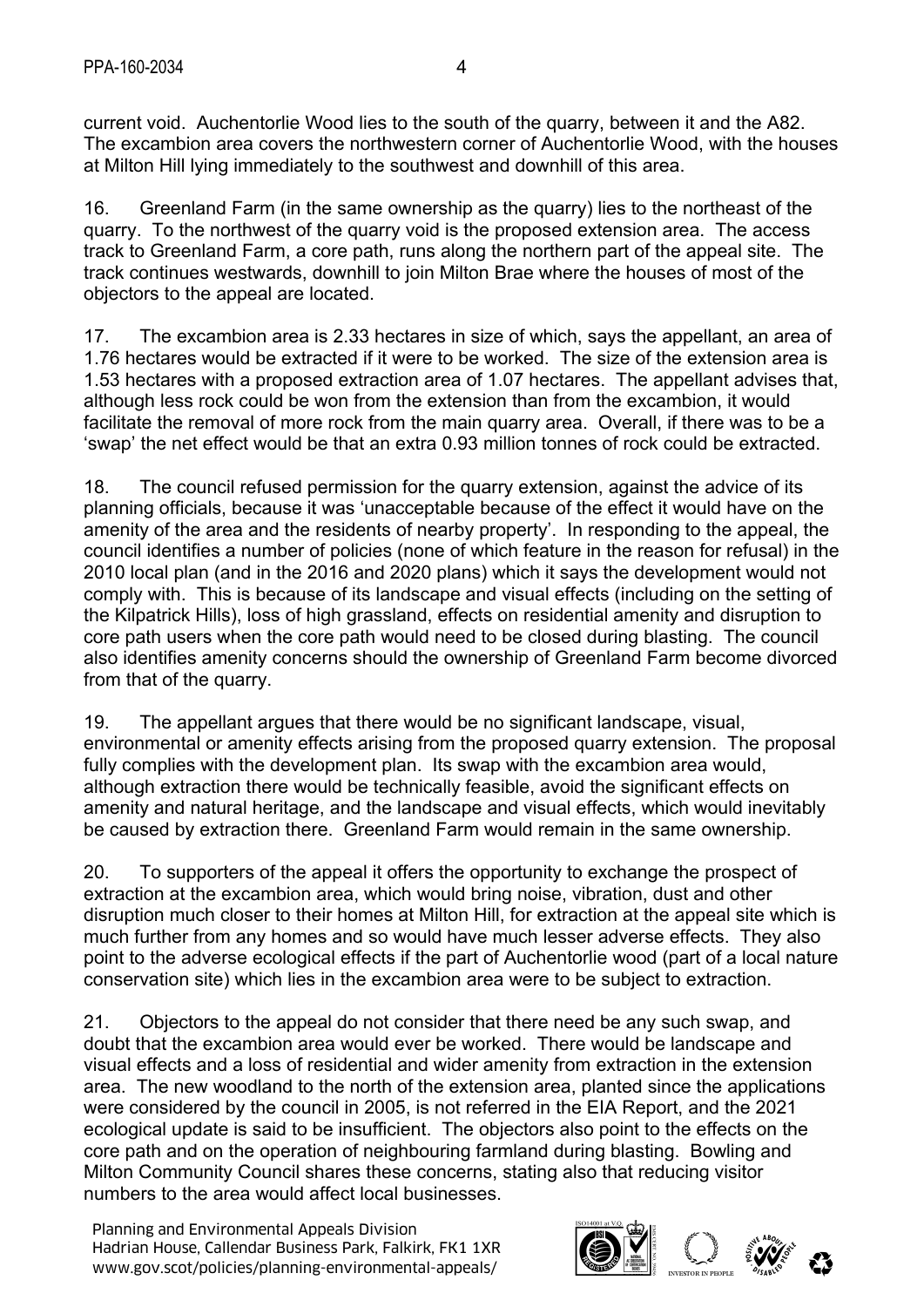22. It seems to me that the first issue I must address is whether or not I should consider the proposed quarry extension on its own merits, or instead consider it as part of a package along with the accompanying benefits of avoiding certain adverse effects by not extracting in the excambion area. In my view it is the merits of the appeal proposal alone which I should place greatest weight on.

23. This is primarily because the ROMP consent already precludes extraction in the excambion area. So the current position is that extraction cannot take place there. Any decision I take on this appeal would not change that. An appeal has in fact now been made against the condition of the ROMP consent which precludes extraction in the excambion area. However I still understand the appellant's position to be that, if I allow the appeal, it would not pursue any proposal to extract in the excambion area. Regardless of my decision in this appeal, if the ROMP appeal is not withdrawn and requires to be determined it will be for the reporter appointed for that appeal to decide the case on its merits.

24. The appellant has said that it might seek compensation from the council because the ROMP conditions now limit the amount of material that could otherwise have been extracted under the terms of the 1949 consent. But I deem that to be a matter for the appellant and the council rather than a prospect (the outcome of which cannot be known) which has a bearing on the planning merits of the appeal proposal.

25. Therefore, having regard to the provisions of the development plan, the environmental information before me and the views expressed in the written evidence, the other main issues I address in this notice are:

- The need for the proposed development
- Landscape and visual effects
- Effects on residential amenity, including due to noise effects
- Effects on core path users
- Ecological effects

## The need for the proposed development

26. Policy DC 8 – Minerals of the 2010 local plan presumes against mineral extraction within or adversely affecting areas which have been identified as important for nature conservation, landscape conservation or built heritage. Elsewhere, one of the criteria against which applications are to be assessed is a justification of the need for the extracted material within the regional market area.

27. I asked for further evidence on this matter, and take account of the responses received. I do not read the above policy as presuming against any mineral extraction in the green belt. If that had been the intention, I would expect that to have been stated in more certain terms. Green belts are, according to the local plan, to serve a number of purposes so I think it would be too narrow (and for the reader of the plan it would leave too much to interpretation) to consider them to be one such 'area' listed in the policy. In any event, I take account of the ecological, landscape and visual effects of the proposal. There are no important built heritage assets which would be significantly affected.

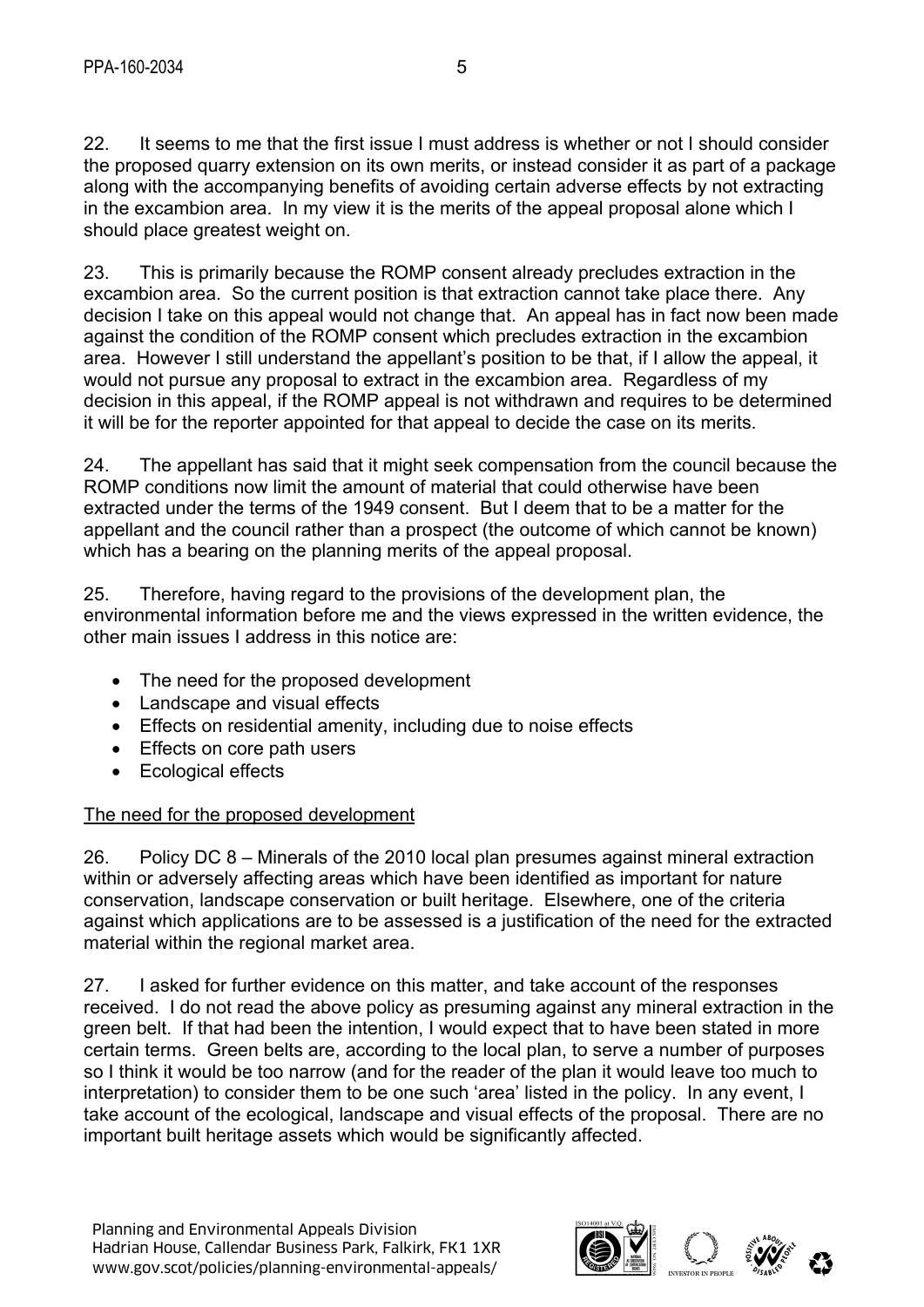28. The Kilpatrick Hills are identified as a Regional Scenic Area in the local plan and therefore would in my view reasonably be considered to be an area identified for landscape conservation, applying the terms of DC 8. I return to landscape and visual effects below.

29. But for the meantime the second part of policy DC 8, including the need for the material to be extracted, is relevant. The appellant's position is that it is the proposed surrender of the excambion area which establishes the need for the extension area to replace it. In the context of the discussions the appellant has had with council officials that is an entirely reasonable position to adopt. Although I find above that, for the most part, I must consider the appeal proposal on its own merits, I do also keep in mind that that proposed swap was a driver for the making of the extension proposal in the first place.

30. However I do not have any detailed evidence before me from any party as to whether the landbank (as referred to by the appellant) of consented mineral reserves is deficient. Therefore, applying one of the criteria of DC 8 to the proposal before me, the evidence does not show whether or not there is a need for the appeal proposal 'within the regional market area'.

31. The appellant points to a previous appeal decision (PPA-160-2022) at the nearby Dumbuckhill Quarry. In that proposal the reporter appears to have accepted a continuing need for working the quarry without having detailed evidence as to need. However that proposal appears to have been, in effect, to work the quarry to a different profile than the previous consent. The reporter seems to have been addressing the question of whether it could be the case that there was no longer a need for the quarry at all. That is different from the circumstances of the appeal proposal, which is to extend a quarry.

32. Local plan policy GB 1 Green Belt presumes against development, with certain exceptions. One of these is where there is a specific locational requirement and established need for the development and it cannot be accommodated on an alternative site.

33. I agree with the appellant insofar as minerals can only be worked where they are found, so there is a specific locational requirement. I presume the reference in GB 1 to 'an alternative site' is intended to mean an alternative site outwith the green belt. I don't have information about what other such alternative sites might exist but, in any event, I don't think it would appropriate to apply this test to a proposal to extend what is a long established quarry which provides part of the reserve of construction aggregates for the wider area. However, again I find that there is no clear evidence as to whether or not there is a current need to work the reserves on the appeal site.

## Landscape and visual effects

34. Policy E 9 Landscape Character of the local plan says that development in the green belt must have particular regard to the landscape character and distinctiveness of West Dunbartonshire and adjoining areas. Proposals should positively contribute to conservation or regeneration of these landscapes. Proposals which are detrimental to the landscape character will not generally be supported unless they are supported by other local plan policies.

35. Policy GB 1 Green Belt says that development which has an adverse effect on the landscape character of the local area will not be permitted. Green belt policy aims to

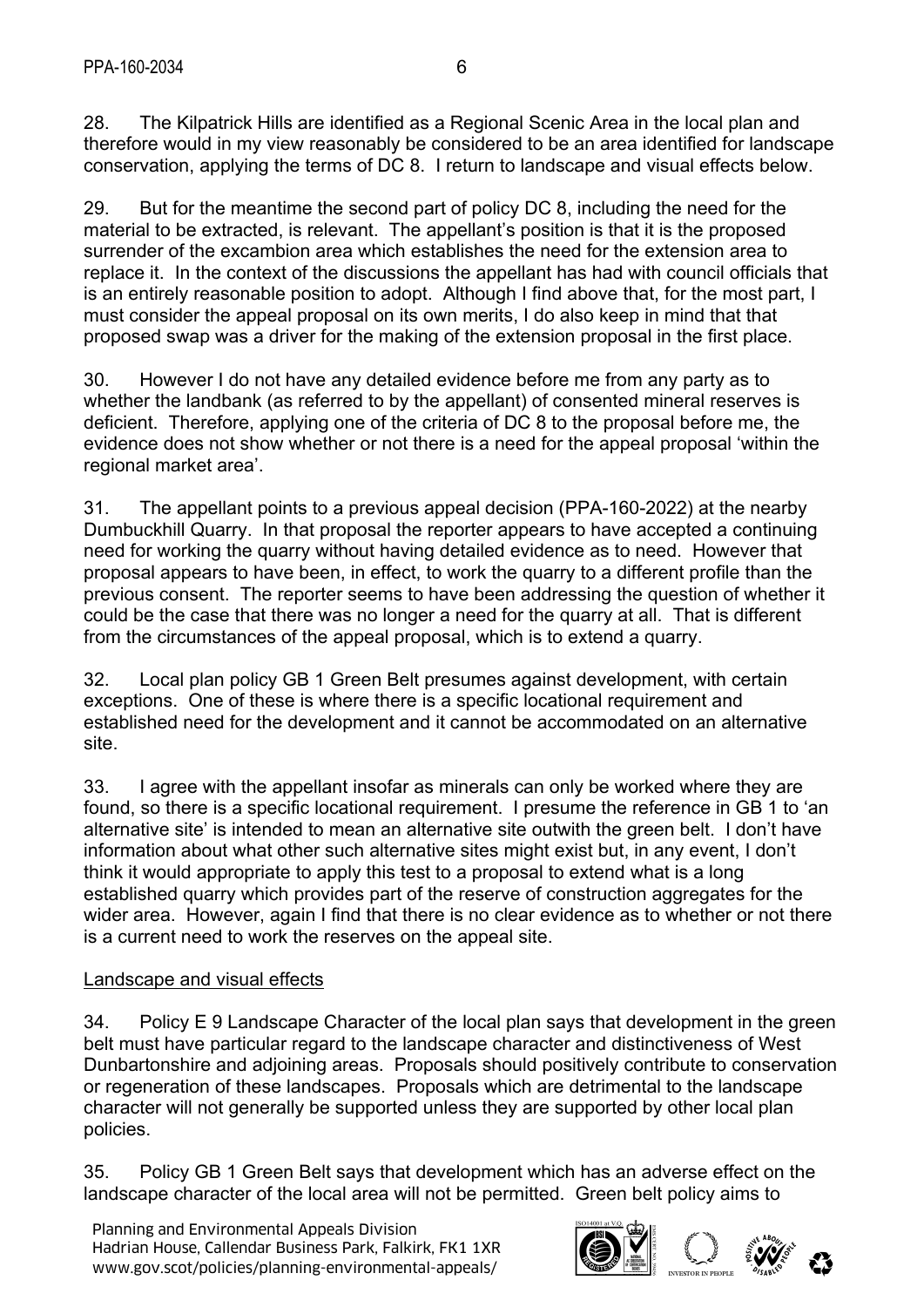protect the character, landscape setting and identity of the urban area, particularly where settlements are at risk of coalescence. Policy GD 1 Development Control requires development to respect the character of the area in which it is located.

36. As I explain above, I asked the appellant for updated visualisations and other material to describe and illustrate the expected landscape and visual effects of the proposed extension. The original EIA Report, and indeed the additional information, seek to assess such effects in combination with the corresponding reduction in overall effects from the quarry which would be the case if the excambion area is not extracted. Development of the quarry including extraction of the excambion area is described as the 'Permitted Development'. However, as I set out above there is no current consent to extract in the excambion area.

37. The 2011 Regulations require me to consider the effects of the appeal proposal alone and in combination with other development. The most relevant other development in this case is the extraction of the other parts of the quarry. Some objectors are critical of the quality of the updated landscape and visual assessment. I agree that the visualisations could perhaps have been rendered in finer detail. And the analysis does not seem to offer a view on the significance of the effects of the extension in combination with the development of the rest of the quarry as currently permitted. Despite this, I am satisfied that the updated assessment provides me with sufficient information to reach a view on the likely significant landscape and visual effects of the development.

38. In respect of landform I accept that the size of the extension area may be quite modest, but the effects of deep extraction and the formation of terraces would, at the level of the site itself, be dramatic. Considering the extension alone I agree with the updated assessment that the improved grassland landcover of the site is not particularly sensitive.

39. The updated assessment identifies the site as being within an area of rugged moorland landscape character. I have not been provided with a map showing the full extent of this area of rugged moorland. However the Kilpatrick Hills, which extend for several kilometres to the north and east, could reasonably be described as rugged moorland of similar character to the appeal site. The effects on landscape character of the quarry itself would be to change that from rugged moorland to a working (and then restored) hard rock quarry. However, that effect would be very localised. Albeit the quarry would be visible from elsewhere within the Kilpatrick Hills, given the extensive size of this area there would not be a significant effect on its landscape character or on the landscape setting of the hills. In this respect I see no significant conflict with policies E 9, GB 1 and GD 1 of the local plan.

40. Turning to visual effects, the updated assessment provides visualisations from eight representative viewpoints. Seven of these are in the area to the west and north of the quarry and at fairly close proximity to it.

41. Viewpoint 8, on the other hand, is on the southern side of the Clyde at Erskine Golf Club. Considering the visual effects of the extension alone, the distance from this location and the screening by Sheep Hill would render the effect insignificant. But the photomontage of the extension with the rest of the quarry extracted shows a much greater magnitude of cumulative effect, which would be significant. I would observe, however, that this view directly across the river from the quarry is likely to be have the greatest magnitude of combined effects from any location on the south side of the river. Similar views would be possible from Marr Hall Hotel and, if only glimpsed occasionally through woodland, from the

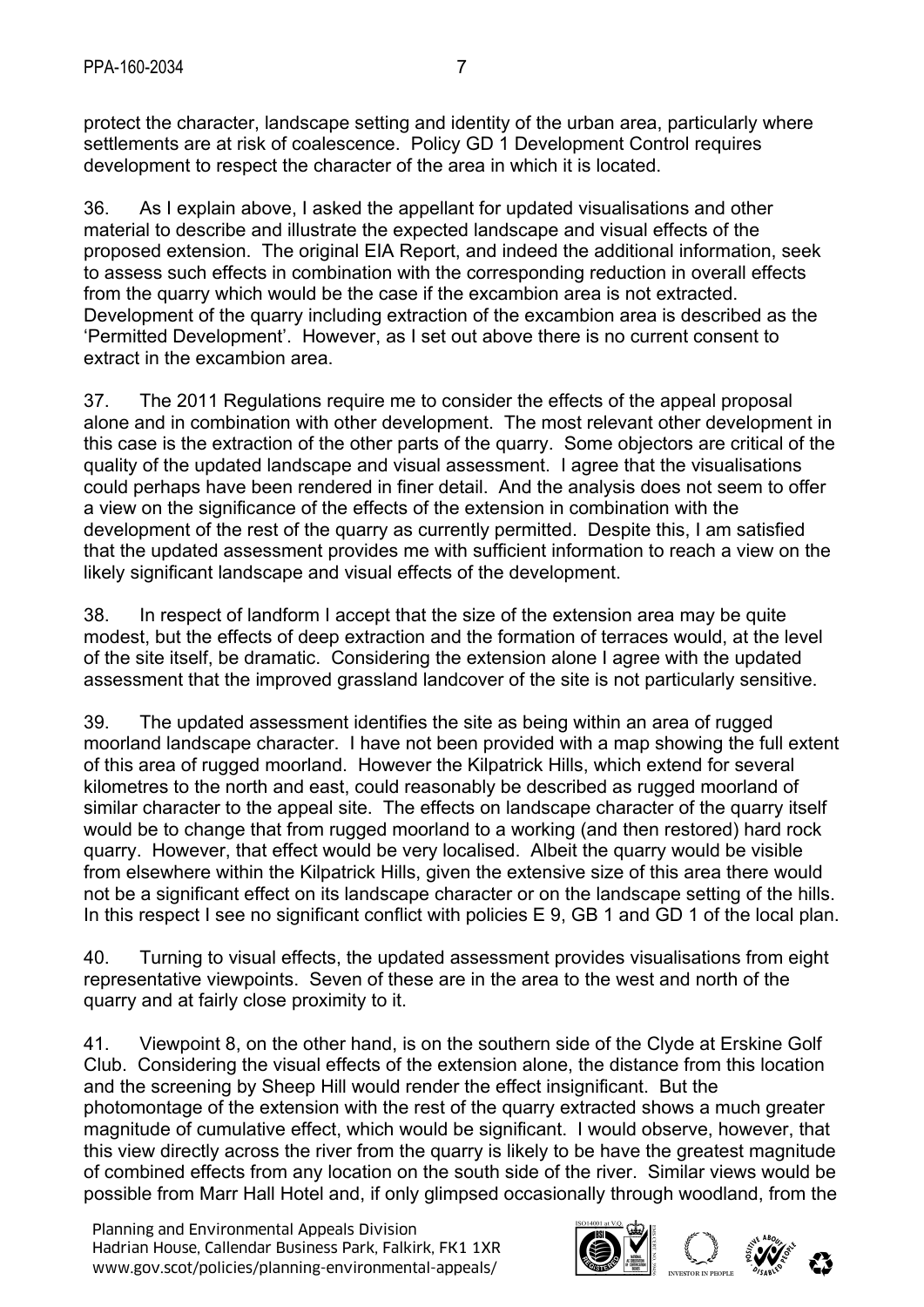footpaths near this location. Views of the extension itself are likely to be more appreciable from further west along the southern shore of the Clyde, for example from the A8 at Langbank and on the stretch of the road east of junction 31. Again I think the cumulative effects would likely be significant from these locations.

42. It seems that from viewpoint 7, on the A82 at Milton, the extension development would not be visible. It would be visible from viewpoint 5, slightly to the north on Milton Brae. But the photomontage shows only minor re-profiling at the site in this view, which I accept would not be significant. Viewpoint 3 is further north again on Milton Brae. Although closer to the site the view of the development is still a partial one, and for only a short stretch of the road. I accept that it is below the level of a significant environmental effect.

43. I take a different view in respect of visibility from the core path. Travelling east from Milton Brae on the path, views of the extension development would become fuller and closer. Albeit the photograph from viewpoint 2 at Mattockhill is cluttered by trees in the foreground, my judgement from my site inspection is that, walking towards the extension development in such close proximity the visual effects would be significant, especially if machinery and activity in the quarry is visible in the view ahead.

44. I think there would also be significant effects for walkers heading west and then south on the path towards viewpoint 1. Clear views would seem likely to be available down towards the extension.

45. I also disagree with the updated assessment about the visual effects from Middleton. I think that the topographical change where the top of the ridge at the end of the extension would be lowered would be a significant visual effect. However I do note that this viewpoint is not a publicly accessible location. Even at Viewpoint 6 (Dunbowie) I would say the same effect would perhaps be significant, albeit this does not appear to be a well-visited or easily accessible location.

46. It can be seen that I find that, in term of the EIA Regulations, there would significant visual effects from the appeal proposal, including in combination with the effects of developing the remainder of the consented quarry. However the extent of visual effects from the extension alone would be experienced in a limited number of locations in close proximity to the site, as I find above. I do not find these effects to be so severe or widespread that they would fall foul of the requirements in policies E 9 and GB 1.

47. The site is not within the area identified as the Kilpatrick Hills in policy RSA 1 of the local plan. Therefore this policy does not directly apply in this case.

## Effects on residential amenity

48. The potential effects on residential amenity from the appeal proposal are noise, vibration (from blasting) and dust. The closest receptors are the houses along Milton Brae.

49. Local plan policy DC 8 – Minerals requires that the impact of the proposal on the amenity of local properties be considered. As the supporting text to policy DC 8 points out, Planning Advice Note (PAN) 50 provides advice on controlling the environmental effects of surface mineral workings.

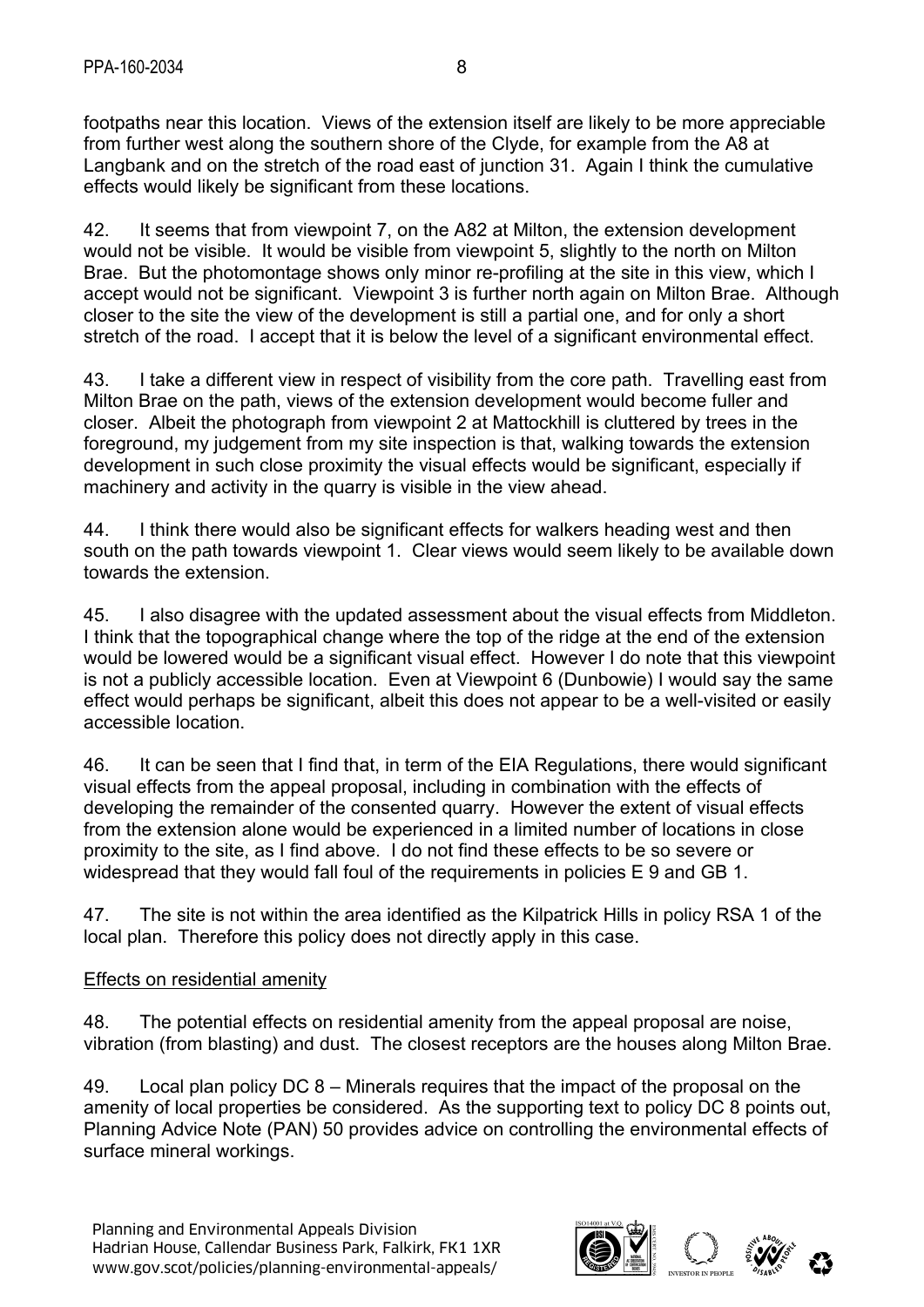50. In respect of residential amenity, the council's response to the appeal says the following:

'If the proposed development is permitted, there will inevitably be significant noise from the operation of the extension to the quarry. That noise will be generated by the working of the quarry and by the vehicles used to transport the excavated material. The blasting will lead to ground borne vibration as well as airborne vibration. Dust generated at the extension area is likely to be blown and deposited at the nearby properties. There will be a significant increase in noise, vibration and dust for properties which are near the area of the extension.'

## *Noise*

51. Annex A of PAN 50 covers noise (excluding noise from blasting). It recommends a model for the prediction of the likely level of noise emissions from proposed minerals development and a method for setting noise limits for incorporation into planning conditions.

52. Annex A (whilst commenting that each case should be considered on its merits) says that the nominal daytime limit at noise sensitive properties should normally be 55 dB (decibels)  $L_{Aeq,1hr}$ <sup>1</sup> The PAN goes on to state that a lower nominal daytime limit might be appropriate in quieter rural areas if a limit set at 55dB would exceed the existing background noise levels by more than 10dB. This lower level should not normally be below 45dB, since this may be difficult to achieve and such a limit should prove tolerable to most people in rural areas. The night-time nominal limit should be 42dB.

53. The appellant's updated noise assessment makes predictions of operational noise which are stated to be worst case because they assume plant working at the closest point and/or highest topographical level to receptors and assume ideal meteorological conditions for sound propagation. The background noise levels measured in the earlier 2003 noise assessment are used.

54. The council's proposed noise limits for the quarry extension are almost identical to those specified in the equivalent ROMP condition. The principal difference is that, at Middleton, the allowable limit when drilling the upper bench of the extension would be 48dB rather than the 45dB limit which would normally apply. The council also confirmed that these limits are intended to be applied using the  $\mathsf{L}_{\mathsf{Aeq},1hr}$  noise index.

55. My procedure notice asked for further evidence on a number of matters in relation to noise effects. Like the Milton Brae residents I remain doubtful that I can place great reliance on the 2003 Mattockhill noise surveys as an indicator of current background noise levels at Middleton given the age and short duration of the survey and the distance between the two locations. However I accept the point made by the appellant that the measured noise levels are only marginally above (by 1dB) the level which would result in the lower 45dB noise limit identified in PAN 50 being applied. This lower limit is indeed used for



<sup>1</sup>  $1 L_{\text{Aeg}}$  is an A-Weighted noise index used to describe the equivalent continuous sound level - the sound level of a steady sound having the same energy as a fluctuating sound over a period of one hour. Normal hearing covers the frequency (pitch) range from about 20 Hz to 20,000 Hz but sensitivity is the greatest between about 500 Hz and 5,000 Hz. The A-Weighting is an electrical circuit built into noise meters to mimic this characteristic of human hearing. [Definition adapted from PAN 50 Annex A]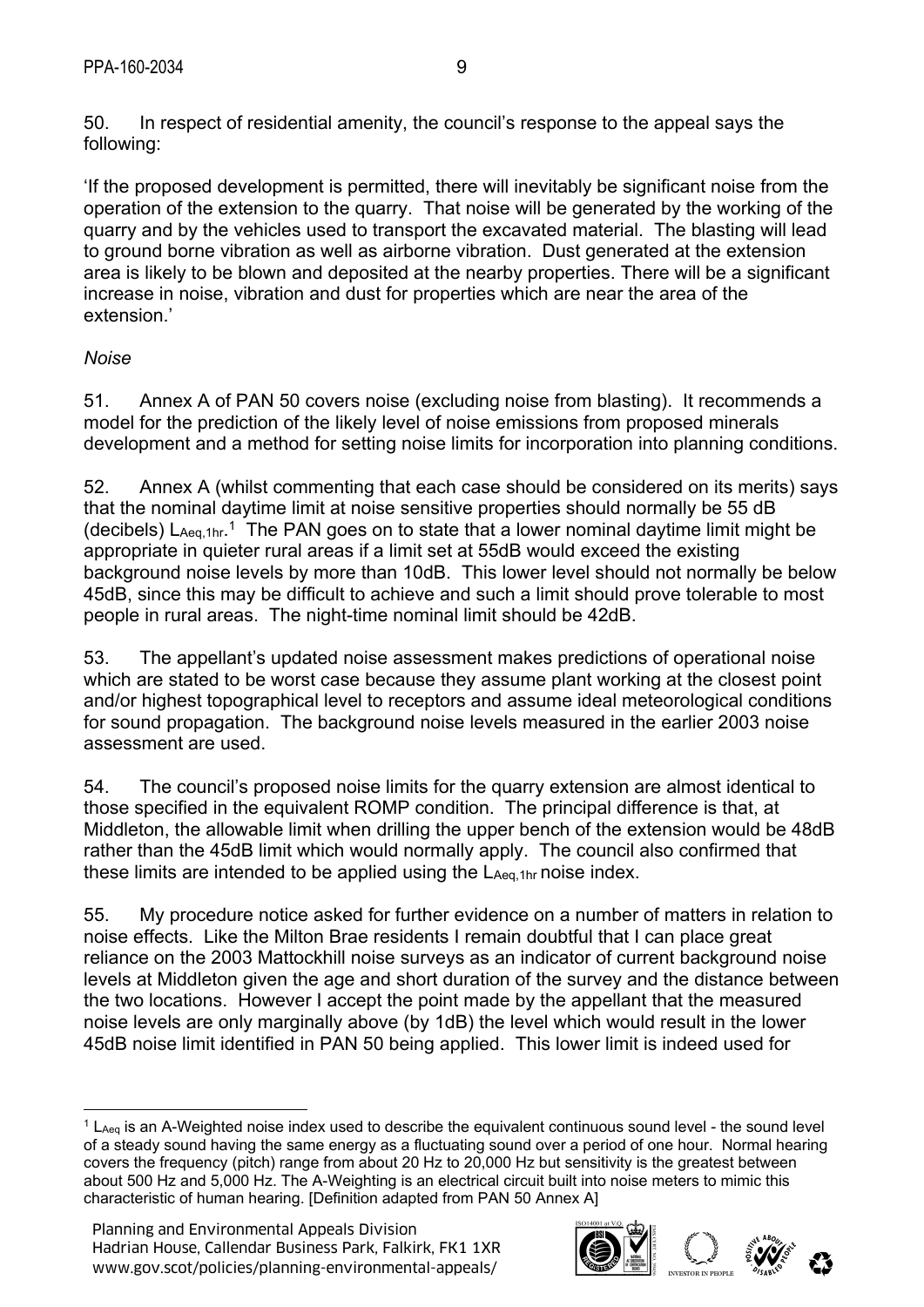Middleton other than when drilling the upper bench of the extension, as noted above. The limit applied in the early morning and in the evening would be 42dB.

56. Noting the worst-case nature of the predictions, the short duration of drilling to the upper bench, the relatively low limit of 48dB in absolute terms and that the lowest PAN 50 derived limits would apply at all other times, I am satisfied that the overall level of noise effects experienced at Middleton would not be significantly adverse. The Milton Brae residents, in responding to my procedure notice, carefully applied the advice in the technical annex to PAN 1/2011 Planning and Noise. Whilst I accept this was a reasonable exercise to undertake, annex A of PAN 50 remains extant and is the most directly relevant source of Scottish Government advice relevant to the noise effects from mineral workings. Both the ROMP noise condition and the council's proposed noise condition for the appeal development are based on the advice in the PAN. I do not see a strong reason to depart from that advice, which would ensure a consistent approach to both sets of conditions.

57. I also asked about the likely noise effects at properties on Milton Brae closer to the extension area than Middleton. In responding, the appellant reproduced the results of background noise monitoring in this vicinity (undertaken for Dumbuckhill Quarry) which appear to show that there is a higher level of background noise further south along Milton Brae than at Middleton. The conclusion that noise from the quarry extension would, at these locations, be well below (even when drilling) the PAN 50 derived limits appears reasonable, and it has not been challenged by any other party.

58. At Greenland Farm, predicted noise levels from the proposed extension are below the background noise measurements used in the assessment, and also below the upper PAN 50 55dB limit which would apply. Noise levels from the extension would also be below background levels at the two other proxy receptors – 9 Milton Hill and Auchentorlie.

59. I do not find that the updated noise assessment is inconsistent with the advice in Annex A of PAN 50. Ultimately, subject to the proposed noise condition which sets noise limits which I find to be appropriate and with which the quarry operations must comply, council environmental health officers did not object to the proposal. The statement in the council's response to the appeal is a very generalised one which does not draw support from or refer to either the technical evidence on noise or the advice of its own officials. I take note of the evidence from the Milton Brae residents but I do not think that it identifies a likelihood of significant adverse noise effects. Overall, I find no conflict with policy DC 8.

## *Vibration*

60. The council proposes a number of conditions which would control blasting in the extension area, identical to those now imposed in the ROMP permission. Proposed condition 12 would require that ground vibration from blasting does not exceed a peak particle velocity of 6 mm/s in 95% of all blasts (with no individual blast to exceed 12 mm/s) as measured at any nearby vibration sensitive property. These limits are in accordance with the advice in the February 2000 Annex B of PAN 50. There would be no blasting outwith the hours of 10am to 4pm, nor on weekends or bank holidays.

61. Other than at Middleton Farm, predicted vibration levels from the extension would be below those predicted from working the other parts of the quarry. Albeit there are no predictions for the closer properties on Milton Brae, the predictions for Middleton (a mean of 2.1 mm/s) are much lower that than that required by the condition. There is no technical

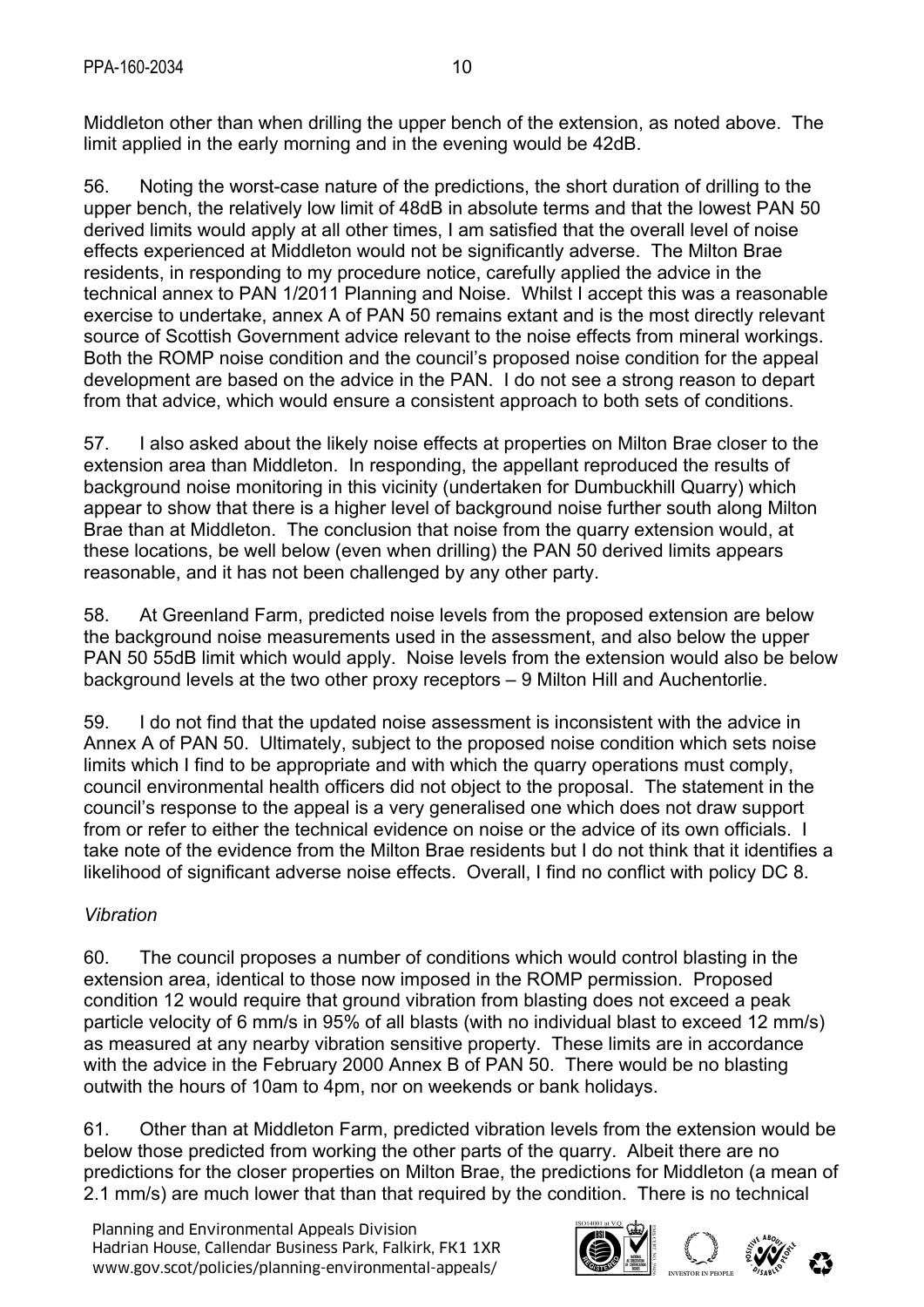evidence before me which indicates that blasting from the extension area would cause vibration at problematic levels for any nearby properties. Therefore it does not appear likely that the vibration levels in the proposed condition would be breached. In the event that they were breached the condition would itself provide a means to address this. Therefore I do not find any conflict with the requirements of policy DC 8.

## *Dust*

62. PAN 50 does not provide any recommended limits for dust deposition as it does for levels of noise and vibration. There is no detailed evidence to the effect that dust from the proposed extension would cause a significant effect at any nearby properties, and no objection from the council's environmental health officials. Conditions 17 and 18 (identical to the equivalent conditions in the ROMP consent) would aim to ensure the extension area is operated so as to minimise the release of dust. Therefore I do not find any conflict with the requirements of policy DC 8.

## *Greenland Farm*

63. The council identifies a particular concern about amenity at Greenland Farm should its ownership become divorced from that of the quarry. The appellant says that would not happen whilst the quarry remains operational but I do not take that as a guarantee. I note that the applicant's recycling business already seems to make use of land at the farmhouse. Of more direct relevance, the existing quarry is already fairly close to the farmhouse. The proposed extension would not take extraction closer to the house than the existing quarry void, indeed extraction would proceed westwards, generally away from the house. Therefore I do not find there to be a strong basis for concerns about any significant effects on residential amenity at Greenland Farm.

#### Effects on core path users

64. One of the criteria identified in Policy DC 8 Minerals of the 2010 local plan is impacts on 'sport and recreation interests', which could include impacts on path users.

65. The quarry extension at its northwestern edge would come close to the core path. However the extraction area would be set back so that for the most part there would be no direct conflict with path users. The exception to this would be when blasting was taking place, when the path would have to be closed before and during each blasting event.

66. The appellant advises that blasting at the quarry takes places about once a month, and that this involves closure of the path for about twenty to thirty minutes. It is stated that this would continue to be required even without the extension. The proposed conditions on blasting would avoid closure of the path in the evenings, weekends and public holidays when one might expect greatest use would be made of it.

67. I acknowledge that there might be increased levels of noise and dust for path users in the vicinity of the proposed extension, but this would only be for a fairly short stretch of path and I do not think this is likely to be a significant deterrent to users of the path. Annex A of PAN 50 advises (paragraph 42) that footpaths should not normally be regarded as noise-sensitive. I identify above the significant visual effects from stretches of the path but I do not think these would be so severe or extensive so as to create any significant conflict with policy DC 8.

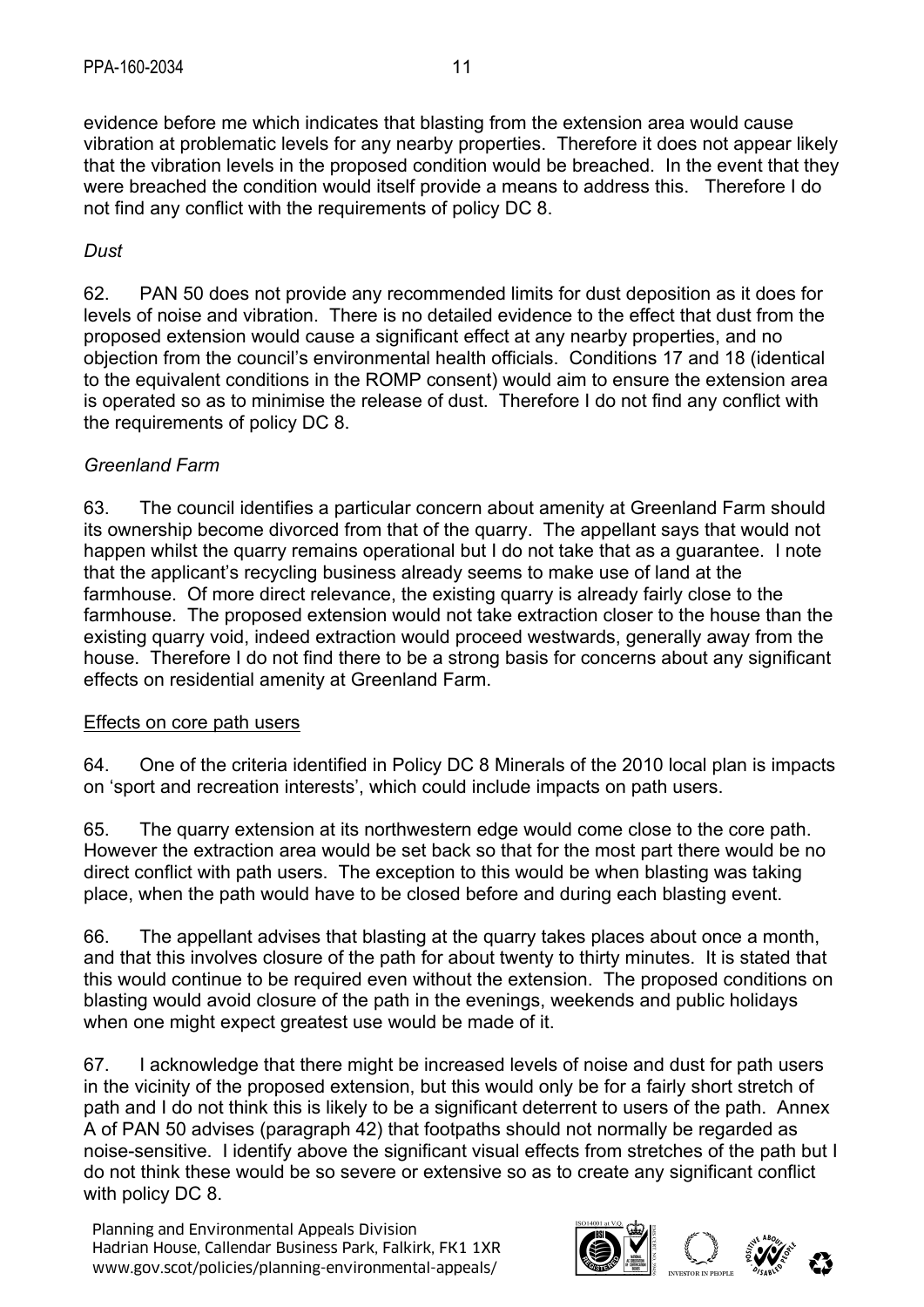## Ecological effects

68. Policy E 1 Biodiversity Duty in the local plan says that the council will further the conservation of biodiversity when exercising its planning functions. Reference is made to the biodiversity duty placed on the council by the Nature Conservation (Scotland) Act 2004. Policies GD 1 and DC 8 require effects on the natural environment to be taken into account.

69. Chapter 8 of the EIA Report covers ecology. The appellant's Phase 1 habitat survey identified the appeal site as semi-improved acid grassland and scattered bracken and being generally of low ecological value.

70. The appellant's ecological update, following a further site walkover in 2021, noted that the habitat type and management of the land had not changed since the original survey. No signs of badger were found (consistent with the findings of a previous badger survey in 2004). The only sensitivity noted in the update report is the need to take account of any effects on ground nesting birds, depending on when the site is first cleared. This could be controlled by a planning condition.

71. In responding to the appeal the council refers to a loss of 'high grassland'. Like the appellant, I am not familiar with this descriptor. I agree with the appellant that the semiimproved grassland and areas of scrubby bracken on the site are of no notable ecological value. Objectors are critical of the brevity of the ecological update. However I am satisfied, given the lack of change of the habitats on the site, that it is sufficient to enable me to determine the effects of the development. All told, the low ecological value of the site means that I am satisfied that the above policy requirements would be met. There would be no significant effects on biodiversity.

## Other matters

72. Objectors identify that agricultural operations in the farmland to the west of the extension would be affected by the proposed extension. However this farmland already lies close to the working quarry and I do not see a strong reason for believing that there would be significant conflict between such uses. The community council is concerned about loss of visitors to the area but I do not consider that extending the quarry, despite the effects I identify, would be likely to have a significant effect in this regard.

73. The appellant's appeal statement states that the western quarry faces are excessively high and that developing the extension area would be beneficial in ensuring safe and stable slopes. However I have not been provided with any detailed evidence which would allow me to take great account of any such benefits. It has not been put to me that the quarry would otherwise be unsafe, or that further working of the quarry would be the only means to address this issue.

74. Objectors note that there would be a financial benefit to the appellant in working the extension area instead of the excambion area, since overall more minerals could be extracted in the former situation rather than the latter. I find above that my primary concern must be with the effects of the appeal proposal on its own right. I do not consider that any financial benefit for the appellant is a material consideration counting against the proposal.

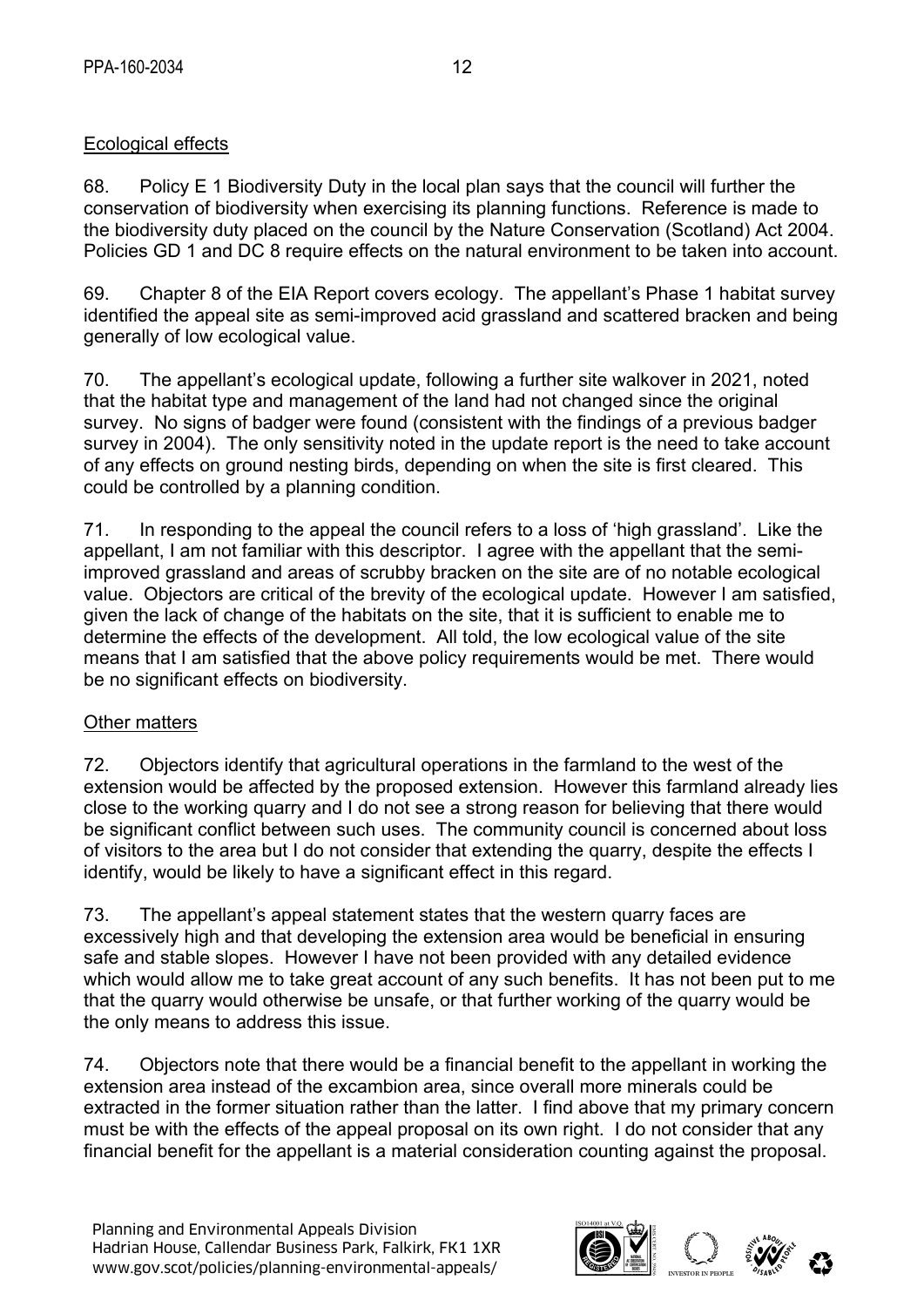75. The EIA Report assesses other impacts relating to hydrology and hydrogeology, access and traffic, cultural heritage, climate and material assets. The council did not identify any such impacts in its reasons for refusal and, subject to the imposition of appropriate conditions, I am satisfied that no additional significant environmental effects would occur.

## **Conclusions**

#### The development plan

76. Drawing on my findings above, in respect of the statutory development plan I find that there is a lack of detailed evidence as to the need for the extracted material within the regional market area. There is therefore some tension with policy DC 8 Minerals, albeit the need for the development is one of several considerations – the policy does not explicitly state that a need for the development must be demonstrated. For the same reason there is some tension with policy GB 1 Green Belt.

77. The only significant environmental effects which I identify (and in this respect I disagree with the EIA report and subsequent updated landscape and visual assessment) are the visual effects of the extension from some locations, including cumulative effects with the extraction of the remainder of the quarry. However I do not find that these give rise to significant conflict with the development plan.

78. In respect of the other main issues I identify, I conclude that there would be no other significant environmental effects and no conflict with the development plan. Overall, on balance I find the proposal to be in accordance with the development plan.

## Other material considerations

79. As I state at paragraph 15 above, I consider the proposed 2020 local development plan, as modified, to be an important material consideration in this case.

80. In respect of the need for the development, I note that policy MIN 1 Minerals and Aggregates Extraction in the 2020 plan does not require evidence that there is a need or market demand for a proposal to extract minerals. This provides some counterweight to the tension with the local plan policies which look for such evidence.

81. The policy provision in the 2020 plan have similar aims to the 2010 local plan in respect of the protection of residential amenity, nature conservation and path networks. In light of my findings above, I see no significant conflict with the 2020 plan in these respects.

82. The policies in the 2020 plan also seek very similar outcomes in respect of landscape character. However policy MIN1 is more explicit in identifying visual impacts as a consideration, saying that there should be 'no significant negative impact on landscape, including visual impact'.

83. I identify above certain visual effects which I deem, in terms of the EIA Regulations, to be significant environmental effects. However that is a different undertaking from the application of planning policy to a development proposal. The visual effects of the proposed extension alone are very localised, and such effects are to be expected from most mineral developments. The cumulative effects are greater in extent, but the extension

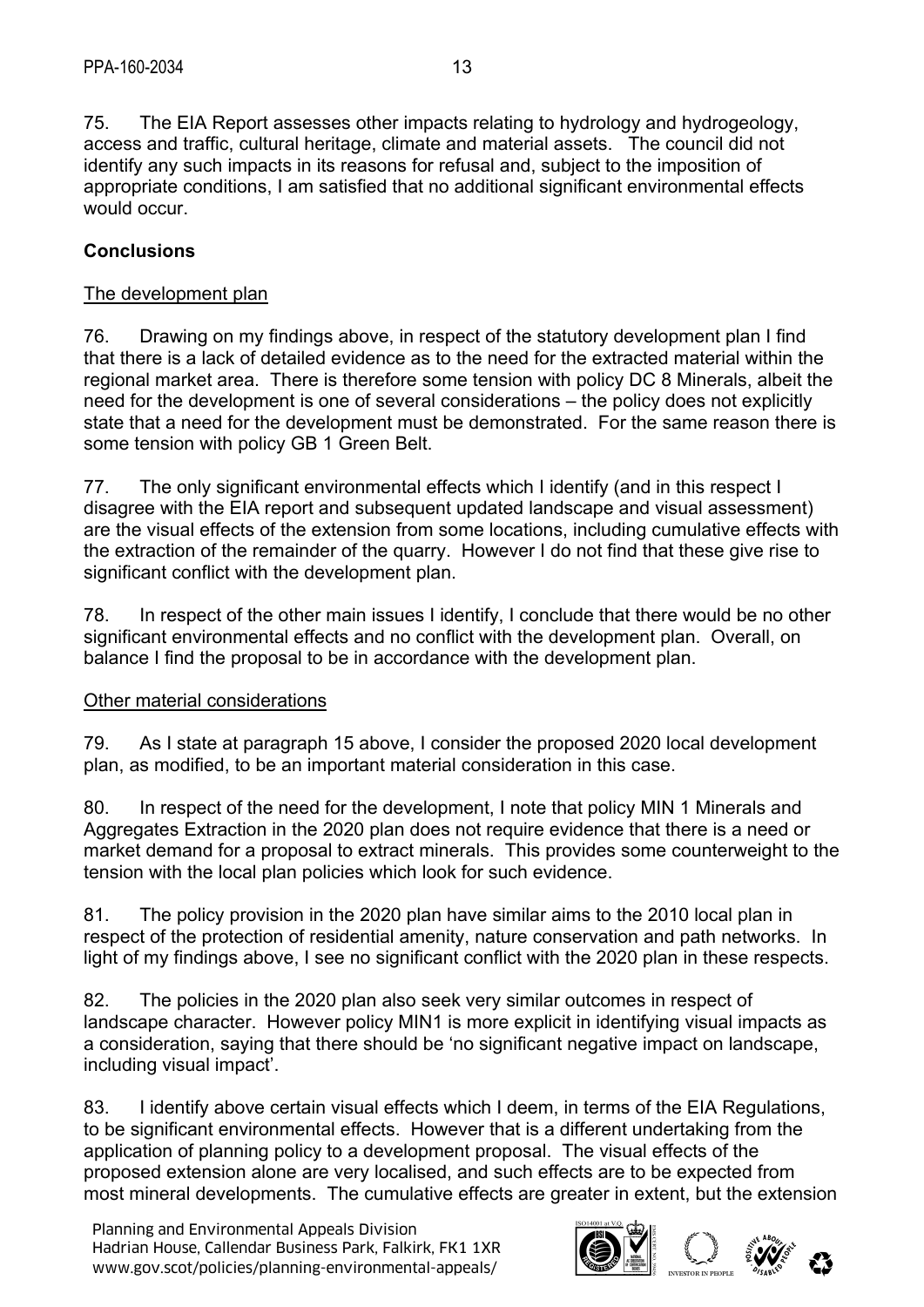proposal makes only a modest contribution to these. Any tension with the requirements of policy MIN 1 are not sufficient to outweigh my finding that the proposal is in overall compliance with the statutory development plan.

84. I take note of all the representations made to the council and to DPEA, both in support of and in opposition to the development. In the former category, many of the representations point to the adverse effects of extraction in the excambion area. These effects are not ones which I can consider in any detail in this appeal, and they do not affect my conclusions on the effects of mineral extraction on the appeal site.

#### Overall conclusion

85. Overall, I conclude, for the reasons set out above, that the proposed development accords with the relevant provisions of the development plan and that there are no material considerations which justify refusing to grant planning permission. I have considered all other matters raised, none of which lead me to alter my conclusions. I am satisfied that my reasoned conclusions on the significant environmental effects of the proposed development are up to date.

86. Accordingly, I will defer determination of this appeal for a period of up to twelve weeks to enable the relevant planning obligation (either an agreement with the planning authority or a unilateral obligation by the appellant under section 75 of the Town and Country Planning (Scotland) Act 1997 or some suitable alternative arrangement as may be agreed by the parties) to be completed and registered or recorded, as the case may be, securing a bond sufficient to cover the expected restoration and aftercare works for the quarry extension. The principal of such a bond had been agreed by between the appellant and council officials, and I agree that it is necessary to ensure that the quarry extension site is restored after it has been worked. If, by the end of the twelve week period, a copy of the relevant obligation with evidence of registration or recording has not been submitted to this office, I will consider whether planning permission should be refused or granted without a planning obligation.

87. The council provided a set of proposed conditions to be imposed should the appeal be allowed. These are very similar to the ROMP conditions for the main part of the quarry. For the most part I propose to impose those conditions, giving much the same reasons as the council gave for the ROMP conditions. I have amended proposed condition 5 to better match the equivalent ROMP condition. The council's proposed conditions 19 and 20 relate to the main quarry road and to wheel washing of vehicles leaving the quarry. Notwithstanding the council's view, I do not think they are necessary for the appeal development, and I would omit them. I am not aware of any statutory requirement that the proposed development need commence within two years, therefore I would omit the council's proposed first condition. If there is such a statutory requirement, this would endure regardless of the omission of the condition. I have amended Table A – Noise Criteria for condition 4 to clarify what noise index is to be used. I have made slight adjustments so that the numbering of equivalent conditions for the extension and the main quarry are aligned.

*David Liddell* 

**Reporter** 

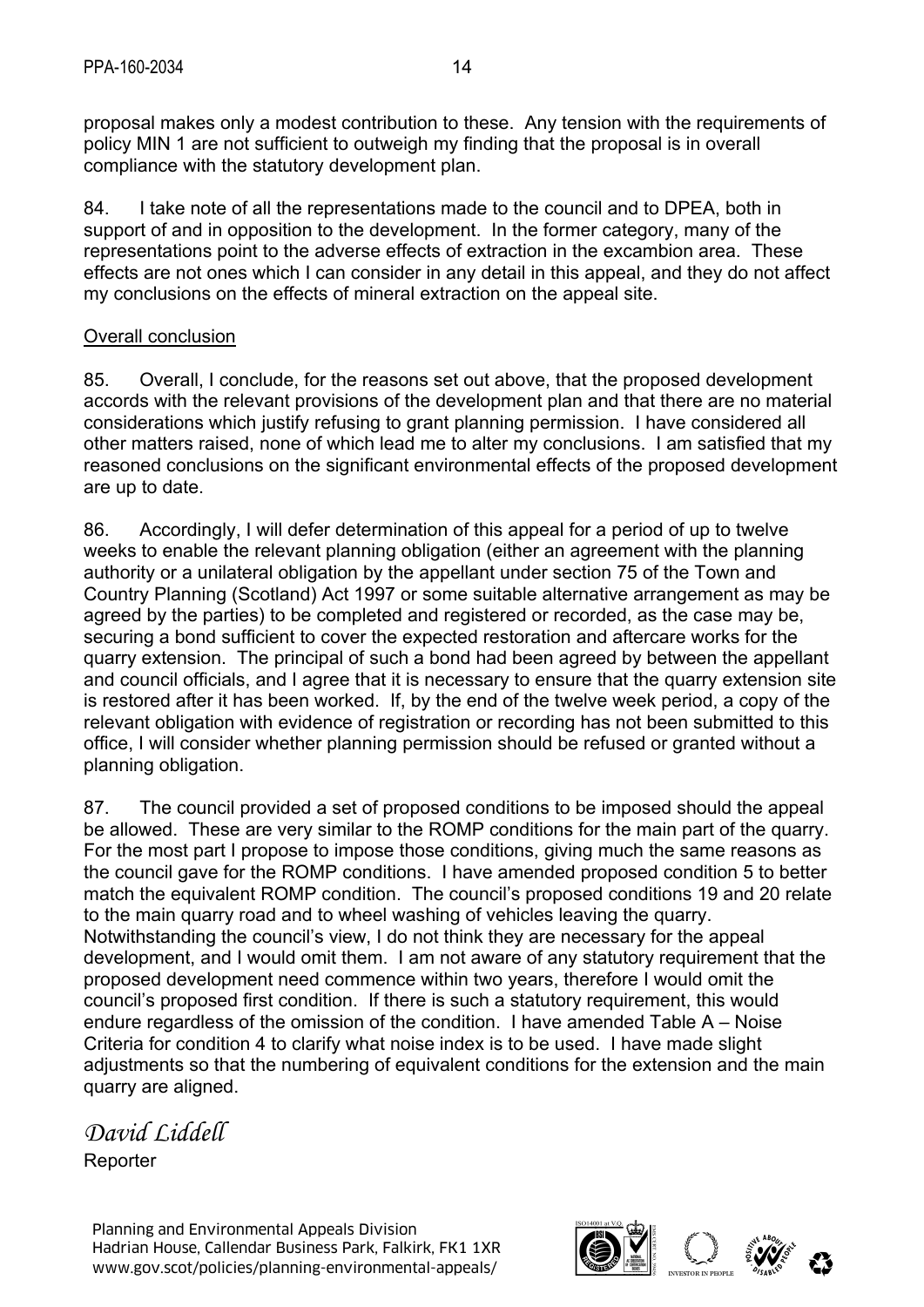# **Schedule 1: Proposed Conditions**

1. [Not used]

2. The development hereby approved shall endure until 21 February 2042 and at the end of the period of permission all quarrying operations, including the crushing of rock and the transfer of aggregates from the site, shall cease.

Reason: In order that the timeframe of this permission aligns with that of the main quarry.

3. Subject to the details specified in subsections 3(a)-3(b) below, the normal daytime operating hours for the quarry shall be 0600 hours to 2200 hours daily and no operations other than emergency works, water pumping, servicing, maintenance and testing of plant shall take place outside these hours.

3(a) Outwith 0700 hours to 1900 hours Monday to Friday and 0700 hours to 1400 hours on Saturday and Sundays, with the exception of haulage vehicles entering and leaving the site, all operations shall be undertaken below ground level within the quarry void.

3(b) Loading and despatch of aggregates for specific contracts may be undertaken outwith the specified hours where no less than 24 hours written notice (excluding weekend days and public holidays) has been given to the Planning Authority.

Reason: To retain control over future quarrying operations of the site, in the interests of the amenity of the area.

4. Noise attributable to the operators at Sheephill quarry shall not exceed the limits specified in Table A (Noise Criteria) attached to this permission at Greenland Farm, Auchentorlie House, No. 9 Milton Hill, and Middleton.

Reason: To minimise noise nuisance, in the interests of the amenity of the area.

5. Advance notification of a minimum of 48 hours for the relaxation of the noise limits identified in condition 4 above for soils and overburden operations to be undertaken shall be given to the Planning Authority.

Reason: To retain control over the future operations on site, in the interests of amenity of the area.

6. The applicant shall undertake a noise monitoring programme at the locations as described in condition 4 above and the frequency and times of such monitoring shall be agreed by the Planning Authority and the results shall be submitted in writing to the Planning Authority on a frequency to be agreed with the Authority. The noise monitoring shall be carried out in accordance with the methods specified in PAN50: Annex A - The Control of Noise at Surface Mineral Working and in so far as is reasonably practical, the operation shall ensure that the best practice methodologies set out in PAN50 are adopted.

Reason: To limit noise nuisance, in the interests of the amenity of the area

7. Blasting operations shall be carried out between 1000 and 1600 hours Monday to Friday, with no blasting permitted at weekends and on public holidays and the quarry

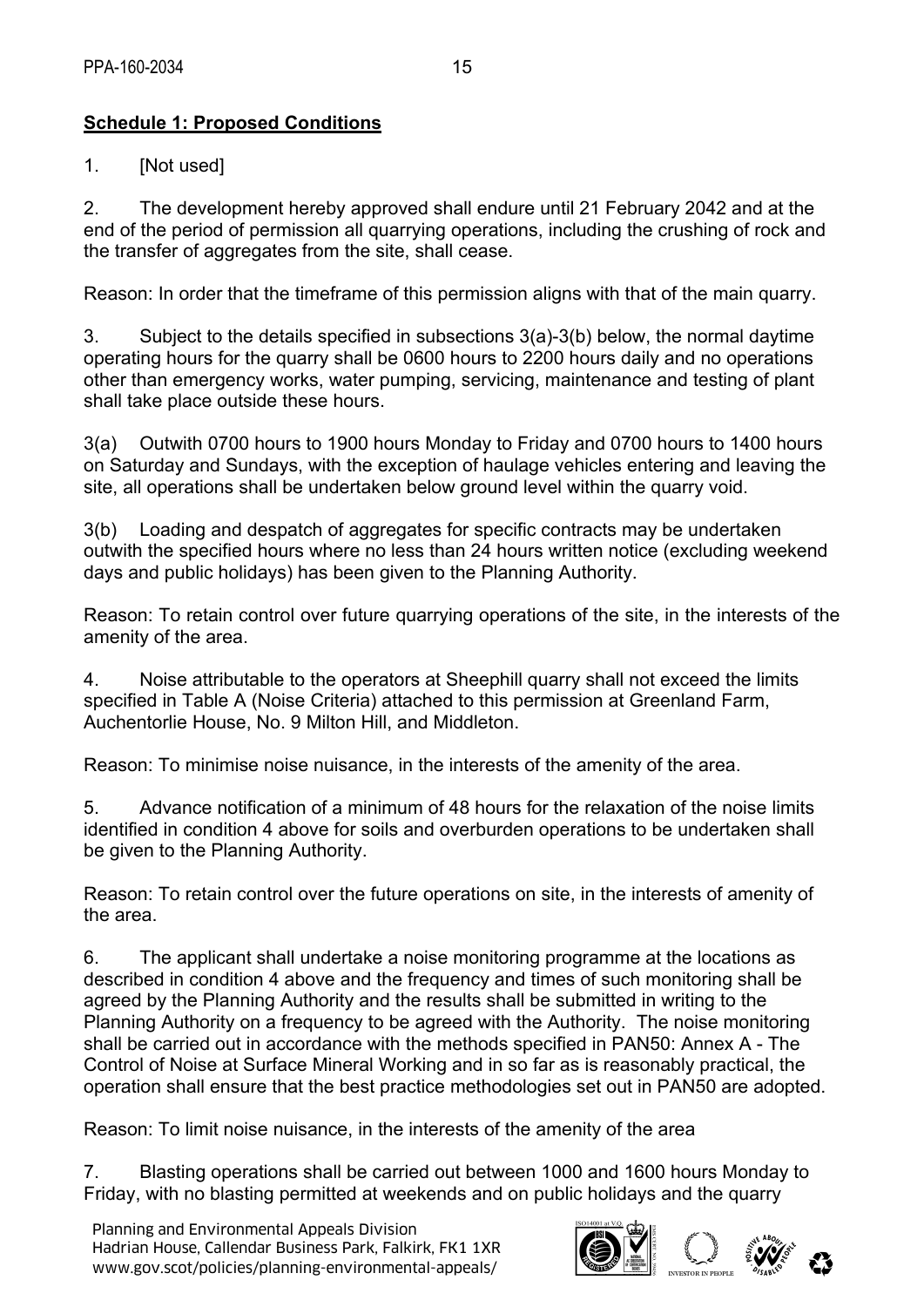operator shall endeavour to ensure that, as far as is practicable, blasting shall be carried out between 1000 and 1300 hours.

Reason: To limit the impact of noise nuisance, in the interests of the amenity of the area.

8. Prior to the commencement of blasting operations details of the methods employed to minimise air overpressure from blasting operations shall be submitted to the Planning Authority for written approval. All blasting operations shall take place only in accordance with the scheme as approved or with such subsequent amendments as may receive the written approval of the Planning Authority.

Reason: In order to control noise nuisance, in the interests of the amenity of the area.

9. Notwithstanding the requirements of condition 7 and 8 above, if as a result of any emergency situation or need to ensure safe quarry practices, blasting is required to take place outside the specified hours, the times and reasons for such an event shall be notified in writing to the council's Environmental Health Service within two days of the occurrence.

Reason: In order to control noise nuisance, in the interests of the amenity of the area.

10. Within four weeks of the date of this approval, the operator shall submit a blast monitoring scheme that will record all blasts within the quarry area, with the monitoring points to be set at locations to be agreed by the Planning Authority.

Reason: In order to control noise nuisance, in the interest of the amenity of the area.

11. The operator shall monitor all blasts and records shall be maintained so that peak particle velocity can be identified and these records shall be made available for inspection by any authorised party during office hours at the quarry with copies being supplied to the Planning Authority on a three monthly basis. In the event that recorded values exceed the agreed level the operator shall notify the Planning Authority of the event within one working day and shall provide an assessment of its implication with respect to future blasting activity and the site's vibration limit.

Reason: In order to control noise nuisance, in the interest of the amenity of the area.

12. Ground vibration as a result of blasting operations shall not exceed a peak particle velocity of 6 mm/s in 95% of all blasts measured over any period of twelve months and no individual blast shall exceed a peak particle velocity of 12 mm/s as measured at any nearby vibration sensitive property. The measurement shall be the maximum of three mutually perpendicular directions taken at the ground surface at any vibration sensitive building; all to the satisfaction of the Planning Authority.

Reason: In order to control noise nuisance, in the interest of the amenity of the area.

13. Blasting shall be carried out using the best practicable means available to ensure that the resultant noise, vibration and air overpressure are minimised in accordance with current British Standards and Mineral Guidelines and the best practice methodologies as set out in PAN 50.

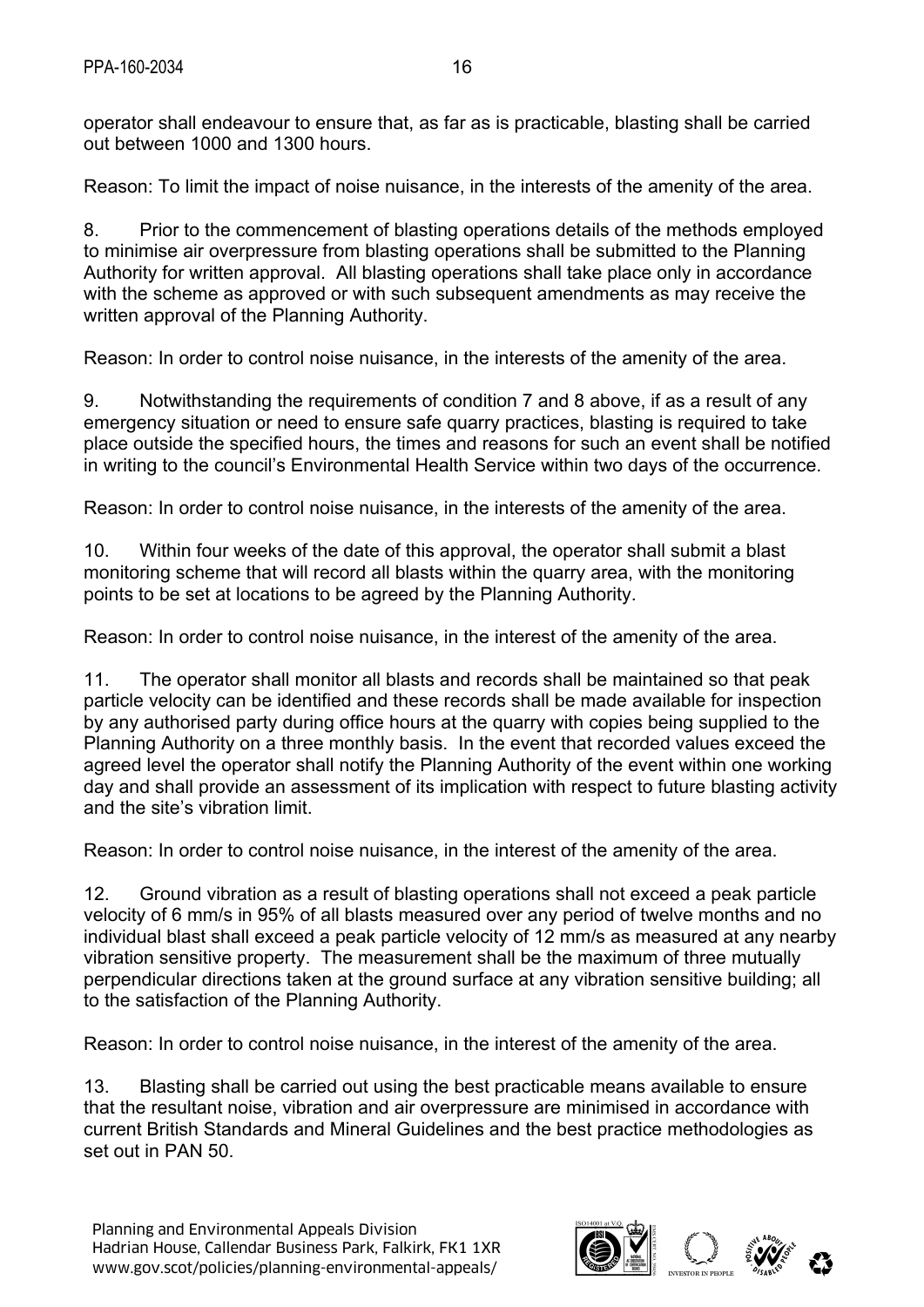Reason: In order to control noise and vibration nuisance, in the interest of the amenity of the area.

14. For the duration of this permission and up to the completion of all aftercare works warning signs shall be erected and maintained by the operator next to all publicly accessible areas within or adjacent to the quarry. Details of the locations of these signs shall be submitted to and approved by the Planning Authority.

Reason: To allow safe access, in the interests of public safety.

15. Blasting shall only be carried out after suitable audible and visible warnings have been given and the method of such warnings shall be submitted to the Planning Authority. Thereafter the approved warnings shall be given in writing by the operator to the occupiers of all the properties around the site.

Reason: In the interests of public safety.

16. The operator shall ensure that the Council's Environmental Health Service be given a minimum of 48 hours email notification, excluding weekends and public holidays, before every blast at the quarry.

Reason: In order to provide adequate notice for Environmental Health Service to allow the monitoring of blasting operations.

17. The quarry operator shall ensure that all operations are controlled so as to prevent or minimise the release of dust into the atmosphere and the dust mitigation measures listed in the Environmental Statement shall be implemented and in a method which ensures that the best practice methodologies as set out in PAN50 are adopted.

Reason: In order minimise dust from the quarry operations, in the interests of the amenity of the area.

18. Visual assessments of dust emissions from all plant and operations shall be made at least once per day during operations and remedial actions taken as may be required. The operator shall maintain a diary of weather conditions, visual assessment of dust and any mitigation measures implemented on a daily basis. The diary shall also record any complaints relating to dust, any investigations undertaken in respect of complaints and any remedial actions undertaken as a result of the investigation. The diary shall be retained onsite and made available to the Planning Authority on request.

Reason: In order minimise dust from the quarry operations, in the interests of the amenity of the area.

- 19. [Not used]
- 20. [Not used]

21. Within three months of the date of this consent an updated plan and programme of the anticipated phasing of the extension quarry operations shall be submitted and approved by the Planning Authority. Any changes to the approved phasing programme and plan shall be notified and approved by the Planning Authority.

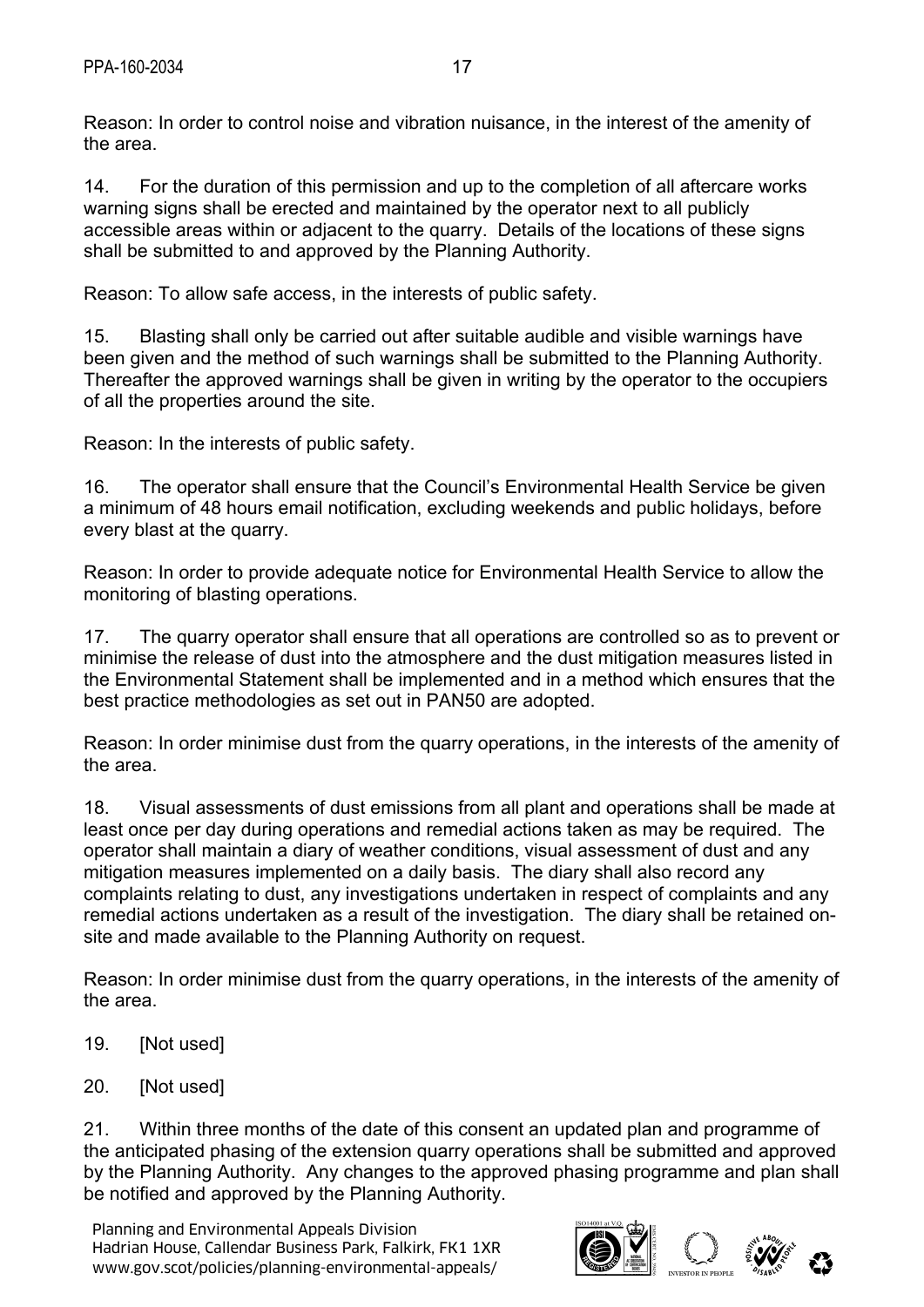Reason: To retain control over future quarrying and operations of the site, in the interests of the amenity of the area

22. The methods of working within the quarry shall be as described within the approved documents forming part of this consent and any changes to the operating procedures or methods shall be submitted to and approved in writing by the Planning Authority and shall be implemented as approved.

Reason: To retain control over future quarrying and operations of the site, in the interests of the amenity of the area.

23. The topsoil and subsoils to be removed shall be stored as described in the applicant's written submission and shall be retained on site for eventual reuse as part of the restoration works as described in condition 31.

Reason: To retain control over materials for the future restoration on site.

24. If it becomes necessary to relocate any of the existing or new soil storage mounds within the site then such soils cannot be relocated until the Planning Authority gives written approval of the new storage locations and methods of storage.

Reason: To retain control over materials for the future restoration on site.

25. If it becomes necessary to relocate the mineral stock piles from the location indicated in the applicant's submission, then such relocation cannot take place until the Planning Authority gives written approval of the new storage locations and methods of storage.

Reason: To retain control over the future operations on site, in the interests of amenity of the area.

26. Details of any boundary walls and fences to be erected for the full extent of the application site shall be submitted to and approved in writing by the Planning Authority and shall be implemented as approved.

Reason: To retain control over the future operations on site, in the interests of the amenity of the area.

27. No materials shall be imported to the site for the purposes of storage, crushing, screening, processing, manufacturing or onward transportation.

Reason: To retain control over the future operations on site, in the interests of amenity of the area.

28. Any chemical, oil or diesel storage tanks installed within the application site shall be sited on impervious bases and surrounded by impervious bunded walls and the bunded areas shall be capable of containing 110% of the tank volume and should enclose all fill and draw pipes.

Reason: To prevent environmental pollution, in the interests of public safety.

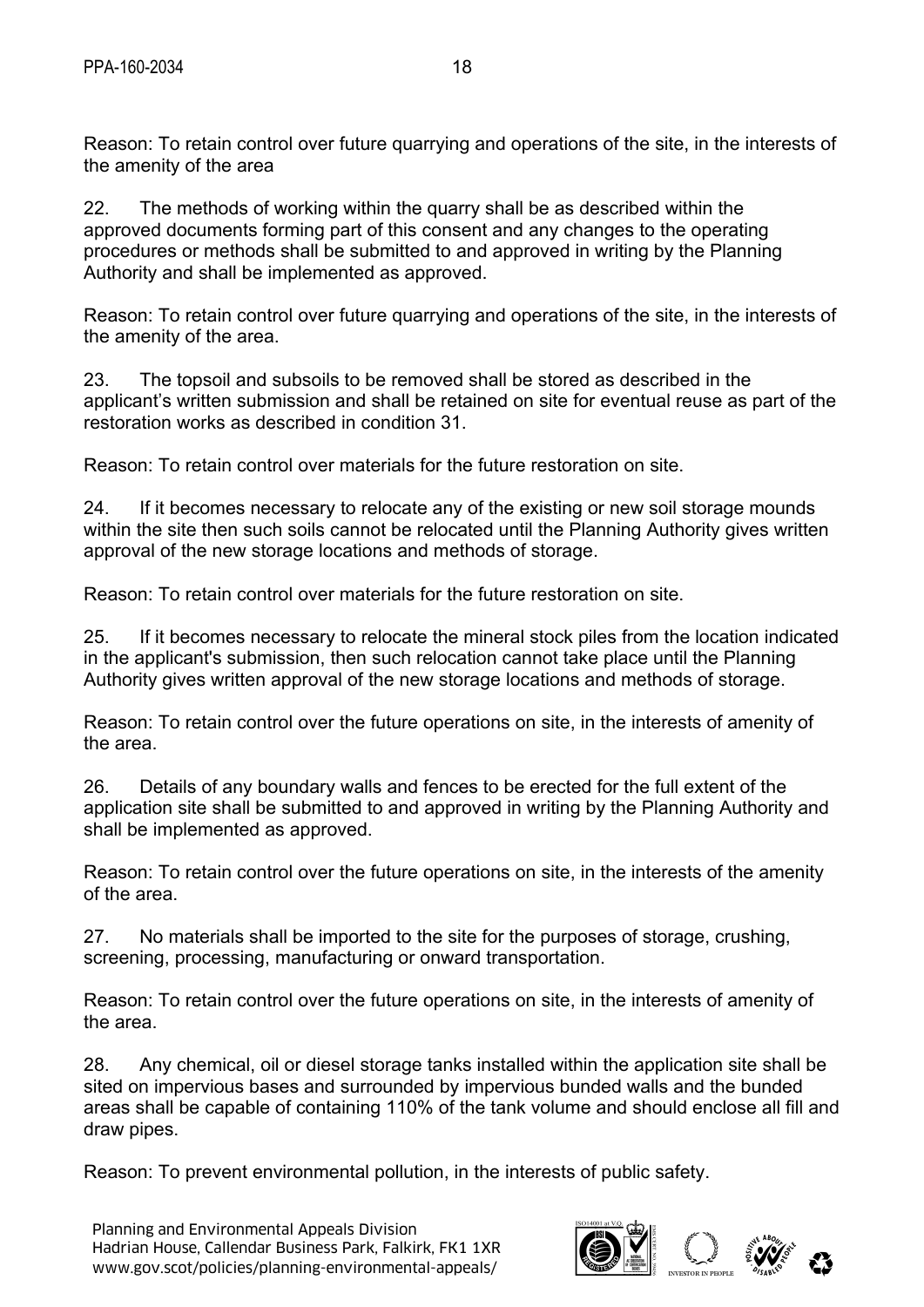29. All artificial lighting units installed at the quarry shall have a purpose and shall be so sited and directed as to minimise the potential for light pollution and glare outside the quarry boundary.

Reason: To prevent light pollution, in the interests of the amenity of the area

30. No later than six months after the permanent cessation of quarrying or the date set by condition 2 above, whichever is the sooner, all buildings, plant, machinery and areas of hardstanding including the internal access roads shall be removed and the ground reinstated in accordance with the conditions of this permission relating to restoration.

Reason: In order to retain effective control over quarry operations, in the interest of the amenity of the area.

31. Within six months of the date of this consent, a restoration masterplan for the whole of the quarry area and including details of the restoration or replanting of dilapidated features such as boundary hedges and drystone dykes, as well as details showing how recreational access and links to the local path network would be achieved, along with details of aftercare and afteruse, shall be submitted to and approved in writing by the Planning Authority. This shall include how the restoration of the extension area is integrated within the overall restoration proposals of the full quarry area.

Reason: To ensure the satisfactory restoration of the quarry site.

32. Not later than two years before the expiry of this permission or permanent cessation of quarrying, whichever is the sooner, a detailed final restoration scheme for the site including aftercare and maintenance shall be submitted for the written approval of the Planning Authority. The approved scheme shall be implemented before the expiry of this permission.

Reason: To ensure the satisfactory restoration of the quarry site.

33. The restoration scheme approved under the terms of condition 32 above shall include a bird hazard management plan to be approved in writing by the Planning Authority in consultation with Glasgow Airport. The submitted plan shall include details of the design, maintenance and management of any water bodies and wetlands to minimize birdstrike hazard.

Reason: To ensure restoration proposals do not cause operational issues for Glasgow Airport.

34. The restoration scheme approved under the terms of condition 32 above shall be implemented and the works completed within twelve months of the completion of all quarrying operations or the date stated in condition 2 above, whichever is the sooner.

Reason: To ensure the satisfactory restoration of the quarry site.

35. In the event that during the life of this permission mineral extraction ceases for a continuous period in excess of two years or the use is discontinued for a like period, then unless as may otherwise be agreed in writing by the Planning Authority, within six months of either event occurring, a revised final restoration scheme that modifies and updates that

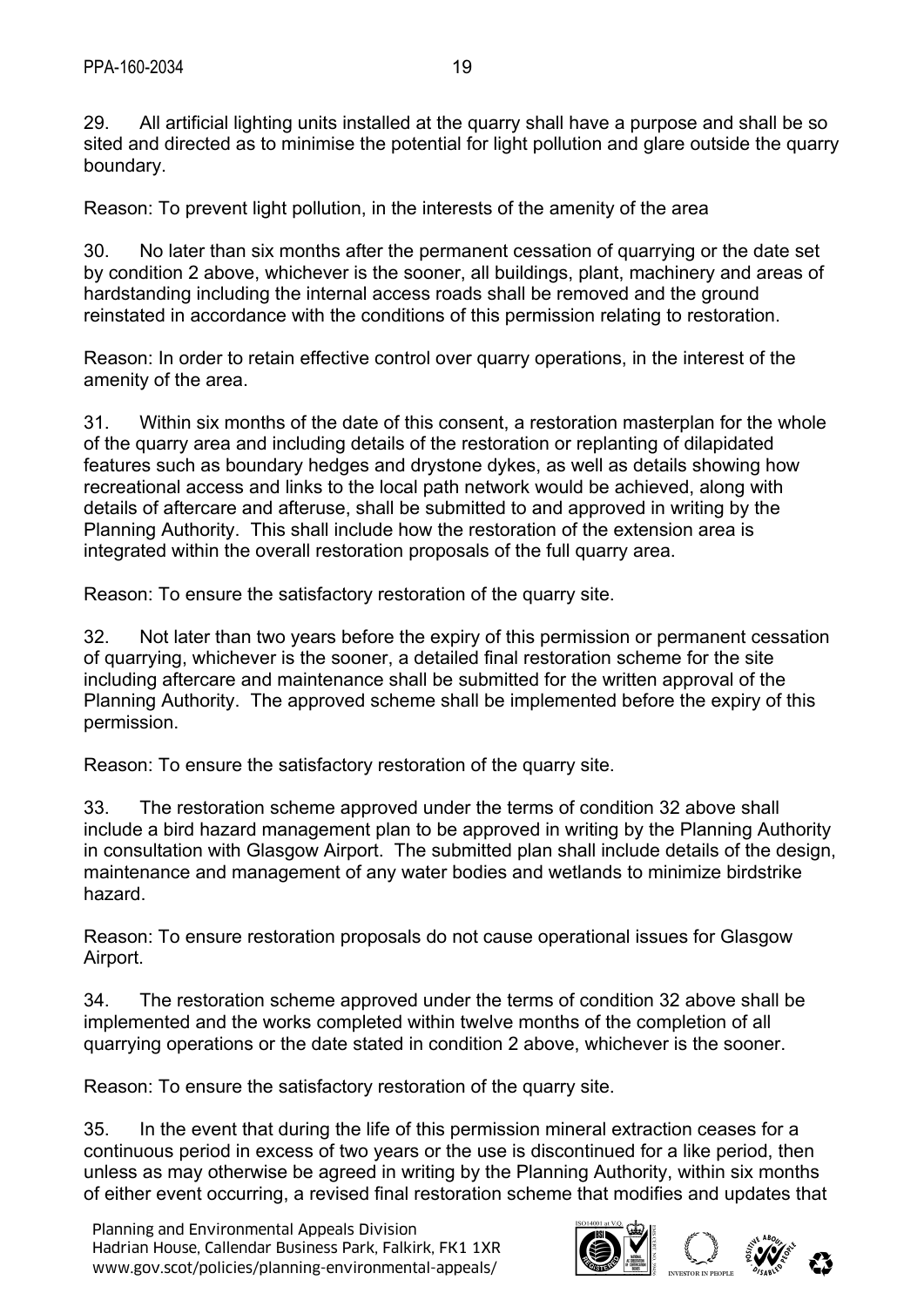approved by condition 32 above, shall be submitted for the written approval of the Planning Authority, including any modifications as may be required, detailing the steps to be taken to restore the site.

Reason: In order to retain effective control of the future restoration of the quarry site and to ensure an acceptable restoration scheme.

36. Within six months of being approved any revised restoration scheme that may have been required under the terms of condition 35 above shall be implemented and the works completed.

Reason: In order to retain effective control of the future restoration of the quarry site.

37. The approved aftercare scheme shall be implemented following cessation of mineral extraction and in accordance with the approved timetable as required by condition 35 above, unless as may otherwise be agreed in writing by the Planning Authority.

Reason: To ensure the satisfactory restoration of the quarry site.

38. Within twelve months from the date of this permission, and thereafter at twelve monthly intervals, the applicant shall submit a plan to a scale of not less than 1:2500 indicating the progress of quarrying operations. The plan will indicate the current position of the extraction areas, the extent of spoil disposal and any landscaping or restoration works that have been implemented.

Reason: In order to retain effective control of quarry operations in the site, in the interests of the amenity of the area.

39. Prior to any tree felling work taking place, all trees that require to be felled shall be inspected by an experienced bat surveyor to check for the presence or otherwise of bats. If bats are found then no tree felling work shall take place until the relevant licence is obtained.

Reason: In the interests of protecting wildlife species.

40. The applicant shall ensure that the footpath from Milton Brae via Greenland Farm to Loch Humphrey, where it passes close to the quarry, is kept open to the public (other than during any times of blasting in the quarry) or that an alternative appropriate footpath is provided.

Reason: In order to allow safe access, in the interests of public safety.

41. No development shall commence on the extension area, including any soil stripping, until an updated ecological survey has taken place. The ecological report shall be submitted to and approved by the Planning Authority. In the event of any protected species being identified no works shall be undertaken within the identified area until appropriate mitigation measures have been submitted to and approved by the Planning Authority and the approved mitigation measures implemented on site.

Reason: In order to protect wildlife in the interests of the amenity of the area.